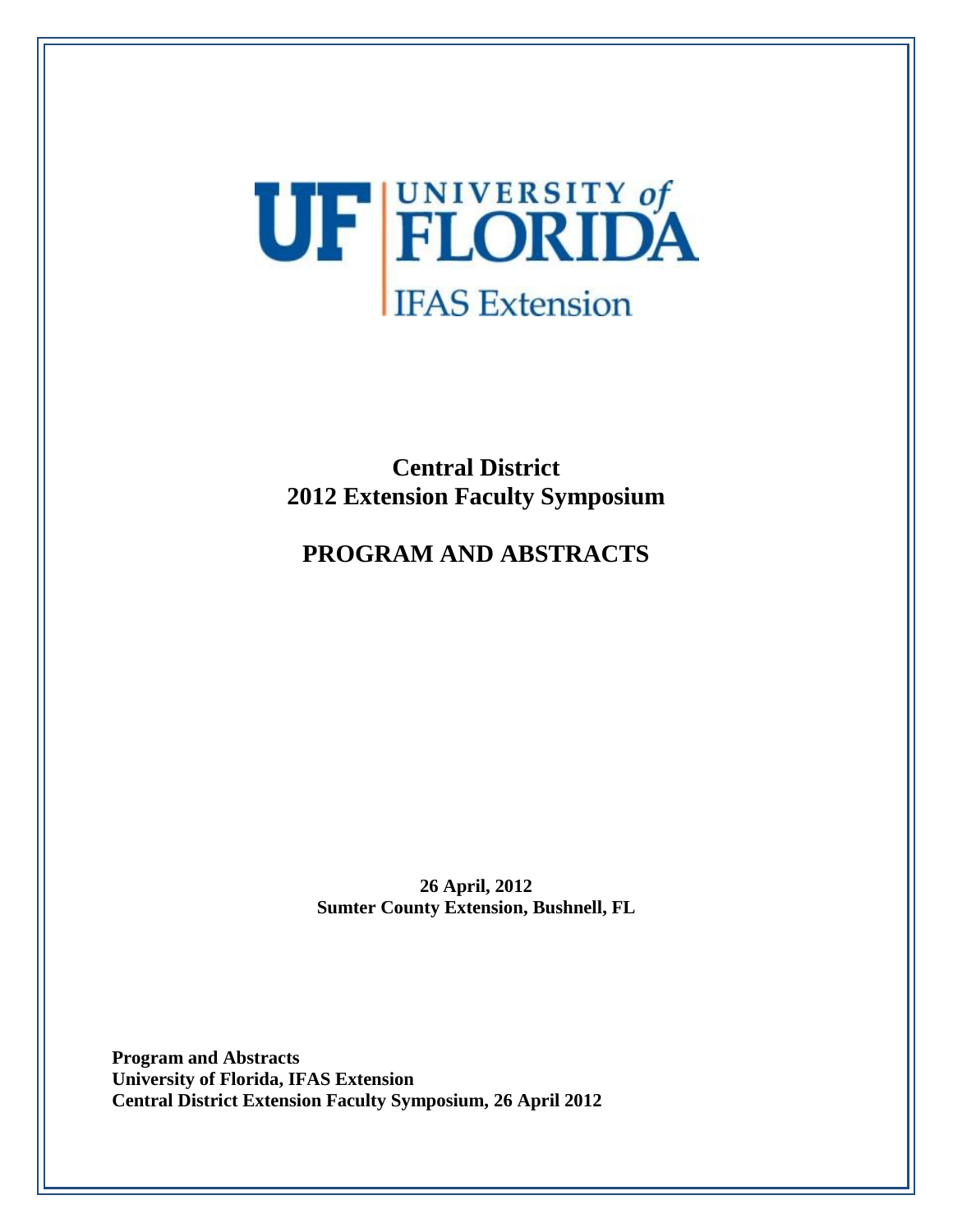

# Central District Extension Symposium April 26, 2012 West Central Florida Agricultural Education Center Bushnell, Florida

| 9:30 AM  | Registration                                                                                     |
|----------|--------------------------------------------------------------------------------------------------|
| 10:00 AM | Welcome - Bradley Arnold, Sumter County Administrator<br>Dr. Tim Momol – Central District Update |
| 10:20 AM | Dr. Tom Obreza – IFAS Update                                                                     |
| 10:30 AM | Dr. Ruth Borger – IFAS Communication and Marketing Plan and Training<br>Opportunities            |
| 11:00 AM | Liz Felter – Understanding Brand Value: Lessons Learned from the<br>Copernicus Study             |
| 11:30 AM | Dr. Mike Spranger, Science-Based Unbiased Education vs.<br>Advocacy                              |
| Noon     | Lunch, visit posters                                                                             |
| 1:30 PM  | 4-H Annual National Conference Update – Martha Maddox,<br><b>Judy Butterfield</b>                |
| 1:45 PM  | John Linhoss - Blog and Online Module                                                            |
| 2:05 PM  | Judy Ludlow and Les Harrison - SMS                                                               |
| 2:35 PM  | David Holmes and Liz Felter - Faculty Senate Report<br>Susan Kelly - IFAS Assembly               |
| 2:55 PM  | <b>Subject Area Breakout Sessions</b>                                                            |
| 3:45 PM  | Poster Awards                                                                                    |
| 4:00 PM  | Adjourn – Have a Safe Trip Home!                                                                 |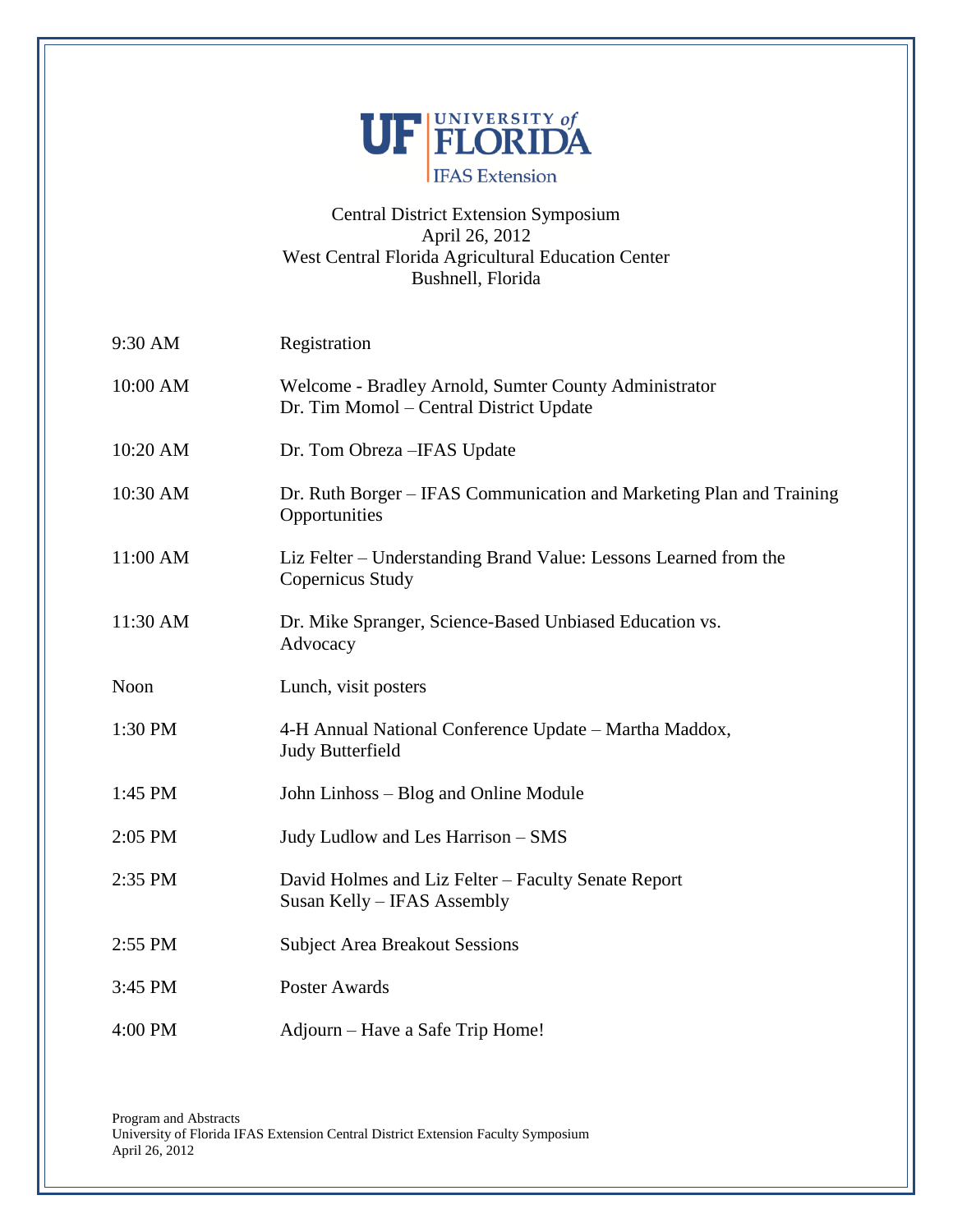

# April 26, 2012 Central District Symposium LUNCH MENU

# First Course

Mixed Green Salad with Local Tomatoes, Cucumber and Local Honey Vinaigrette

Second Course Grilled BBQ Chicken with Local Honey Roasted Sweet Potatoes

**DESSERT** Homemade Ice Cream and Local Berries

Big Wheel Provisions is a boutique catering and charcuterie company with a focus on locally sourced food. With food handmade in small batches, Big Wheel Provisions brings Central Florida custom, boutique catering, seasonal grocery provisions and the multi-award winning Big Wheel Food Truck. Local is lovely!



Tony Adams [tony@bigwheelprovisions.com](mailto:tony@bigwheelprovisions.com) Owner and Head Chef

Shaina Anderson [shaina@bigwheelprovisions.com](mailto:shaina@bigwheelprovisions.com) **Operations** 

Homemade Ice Cream by Roger and Johanna Jones of Roanna Farm

Come outside at lunch time to see the ice cream being made in a churn powered by a John Deere Model E Hit and Miss Engine built 1918-1920. The engine has a water cooled gas motor with a low pulse magneto oil slinger. The ice cream is an Amish

recipe made of whole milk, cream, sugar, vanilla and dehydrated egg. The Jones' are retired farmers from a registered Holstein dairy in Ohio and dedicated Sumter County Master Gardeners.

# Thank You!

IFAS Extension Bookstore – Jenny Mooney Florida MarketMaker – Adrian Jahna Putnam County Extension – Poster Display Storage UF/IFAS Suwannee County Extension – Cut Flowers



1

**Lead. Follow or Move Over.** Roger D. & Johanna Jones (352) 793-3895 1042-E C478 Webster, Florida 33597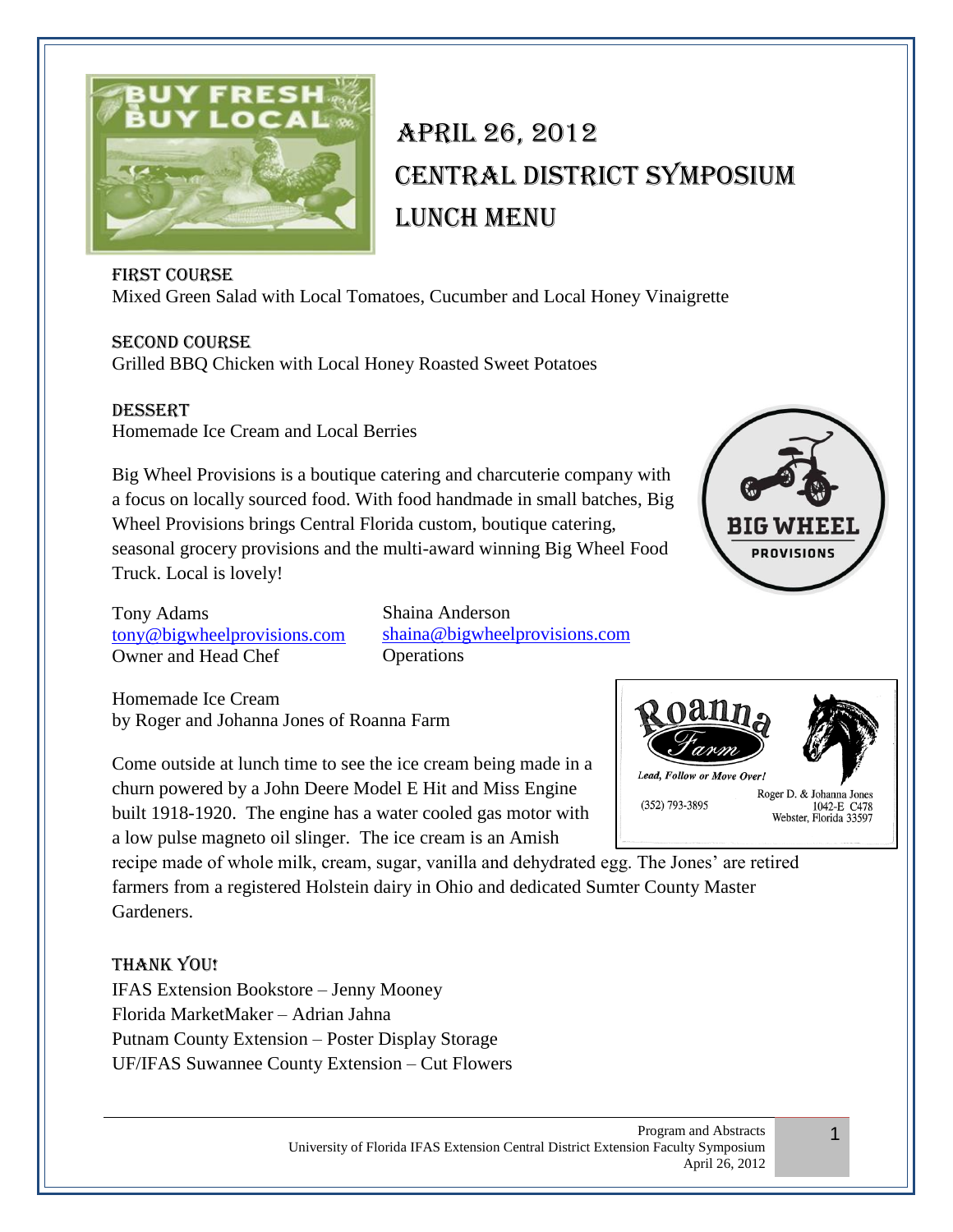Subject Area Breakout Sessions  $2:55 - 3:45$  PM

> 4-H – Dining Room Judy Butterfield, Facilitator

Family and Consumer Sciences – Fair Meeting Room Nancy Gal, Facilitator

> Horticulture – Expo Hall 6 Norma Samuel, Facilitator

Agriculture – Expo Hall 5 Stacy Strickland, Facilitator

Natural Resources – Expo Hall 5 Maia McGuire, Facilitator

Community Development – Extension Conference Room Susan Kelly, Facilitator

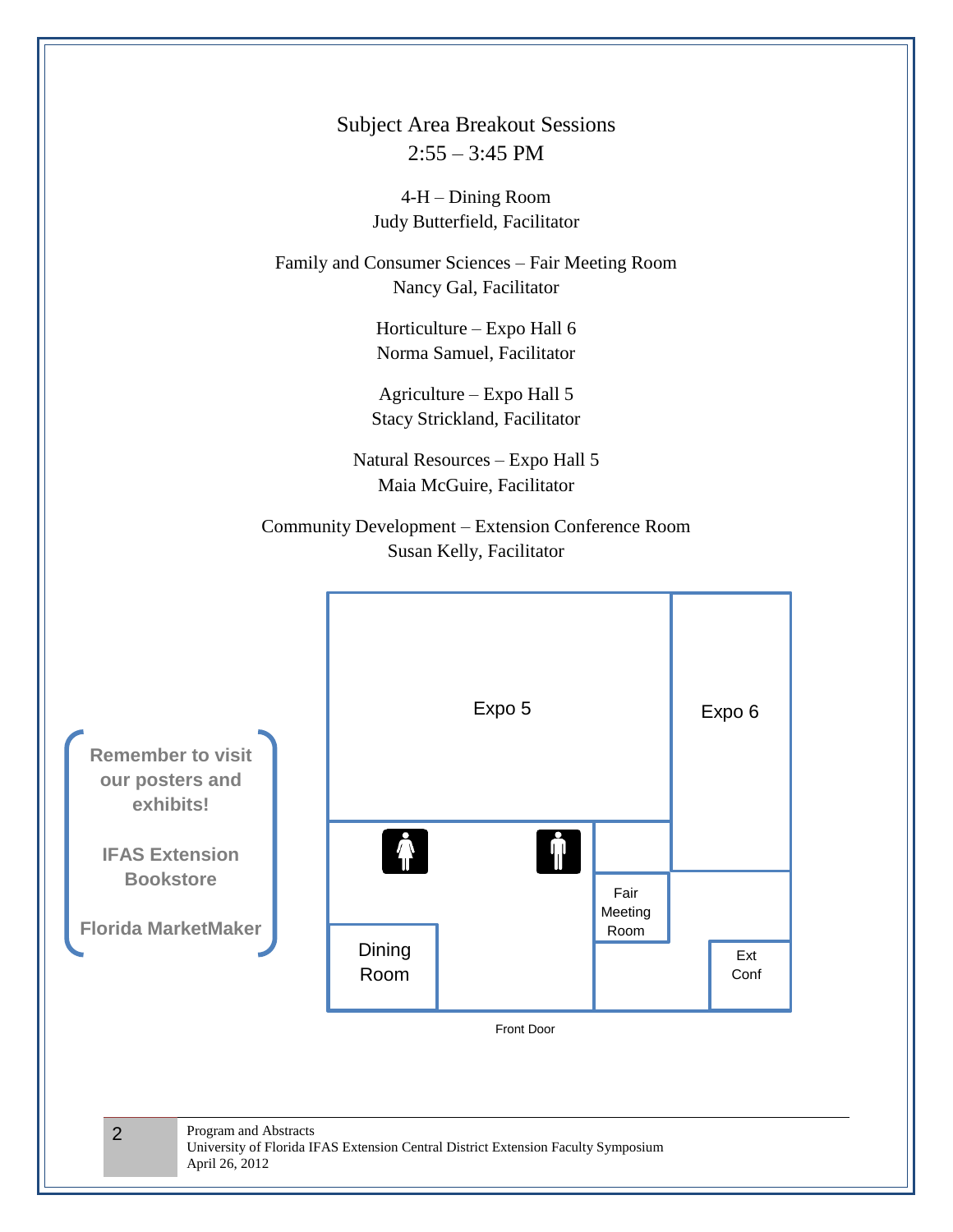# **Abstract Table of Contents**

| <b>Subject Area</b>                                                                                                                                                                                                                                                                                             | <b>Page Numbers</b> |
|-----------------------------------------------------------------------------------------------------------------------------------------------------------------------------------------------------------------------------------------------------------------------------------------------------------------|---------------------|
| <b>Natural Resources</b>                                                                                                                                                                                                                                                                                        |                     |
| Agriculture                                                                                                                                                                                                                                                                                                     | $\overline{7}$      |
| <b>Family and Consumer Sciences</b>                                                                                                                                                                                                                                                                             |                     |
| 4-H Youth Development                                                                                                                                                                                                                                                                                           |                     |
| <b>Community Development</b>                                                                                                                                                                                                                                                                                    | 29                  |
| Horticulture/FYN/FFL                                                                                                                                                                                                                                                                                            |                     |
| Thank You to UF/IFAS Sumter County Extension Faculty and Staff                                                                                                                                                                                                                                                  |                     |
| Martha Maddox and Lloyd Singleton - Food Arrangements<br>Sarah Hensley and Susan Kelly - Registration<br>Brooke Moffis and Jim Davis – Poster Session<br>Cami Esmel - Decorations<br>Lloyd Singleton - Evaluation<br>DarLinda Duteau, Donna Lester, Kimber Sarver, Dale Wallace,<br>Ted Maurer and Susan League |                     |
| Special Thanks to Dr. Tim Momol and Nikki Wilson!                                                                                                                                                                                                                                                               |                     |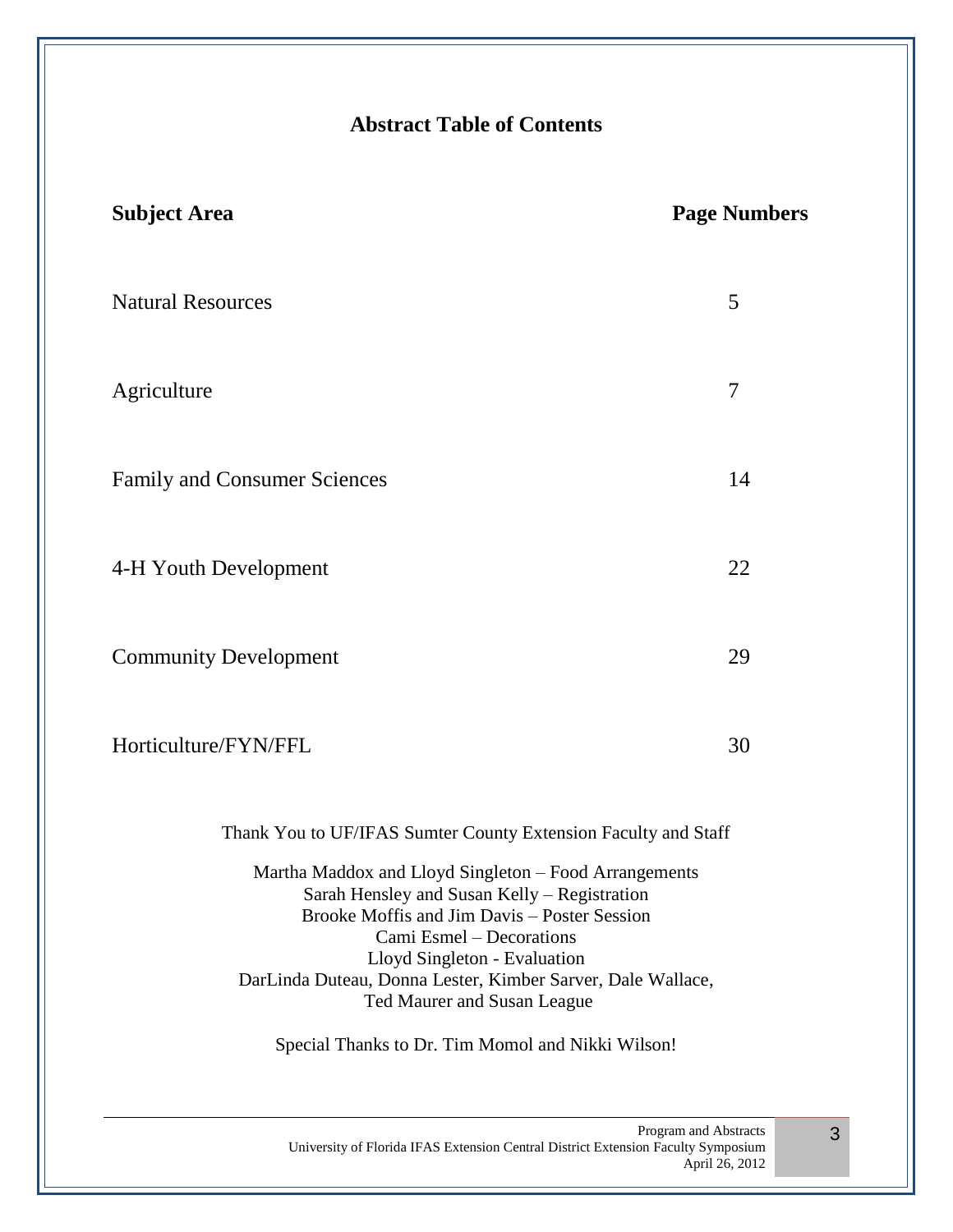## **EDUCATIONAL CAMPAIGN IMPLEMENTATION: IPM STRATEGIES FOR HYDRILLA MANAGEMENT.**

J. Bradshaw, UF/IFAS Citrus County Extension; J. Cuda, UF/IFAS Entomology and Nematology Department; K. Gioeli, UF/IFAS St. Lucie County Extension; and J. Gillett-Kaufman, UF/IFAS Entomology and Nematology Department.

**Situation:** Hydrilla (*Hydrilla verticillata)* is an invasive aquatic weed that is costly to manage in Florida. Thanks to a 4-year grant from the USDA National Institute of Food and Agriculture, UF/IFAS research and extension faculty, FAMU faculty and an ARMY Corps researcher are studying new chemical and biological control methods that will all become part of an overall hydrilla integrated pest management (IPM) plan. This plan includes transferring the information to stakeholders. The goal of this project is to increase stakeholder awareness of research-based information regarding the potential of the beneficial hydrilla miner and other sustainable strategies for managing hydrilla. **Methods:** Materials have been developed to help resource managers understand how new strategies for managing hydrilla fit into a hydrilla IPM plan. The information distribution platform to date includes educational publications and exhibits, promotional items, a project website, and presentations at professional and stakeholder meetings. **Results:** An electronic survey was used to determine hydrilla stakeholder perceptions and preferred information delivery methods. 541 stakeholders completed the survey. Responses indicated that the internet, boat ramp signs, the Florida Fish and Wildlife Conservation Commission, and Extension Offices in Florida were the preferred outlets for stakeholders to receive information. Extension faculty developed several promotional items including: 10,000 1-yd Vinyl Fishing Rulers, 70,000 6-in Rulers/Bookmarks, and 17,000 web cards for distribution to Extension offices and collaborators. A web portal was developed and 6,694 hits were recorded in 2011**. Conclusions:** The project website and promotional items will reach a large number of clientele and allow us to quickly deliver the IPM plan. By 2014, new tactics such as the hydrilla miner will be incorporated into hydrilla IPM programs throughout Florida. These tactics will be showcased at field tours and demonstrations sites in partnership with County Extension and local water management agencies.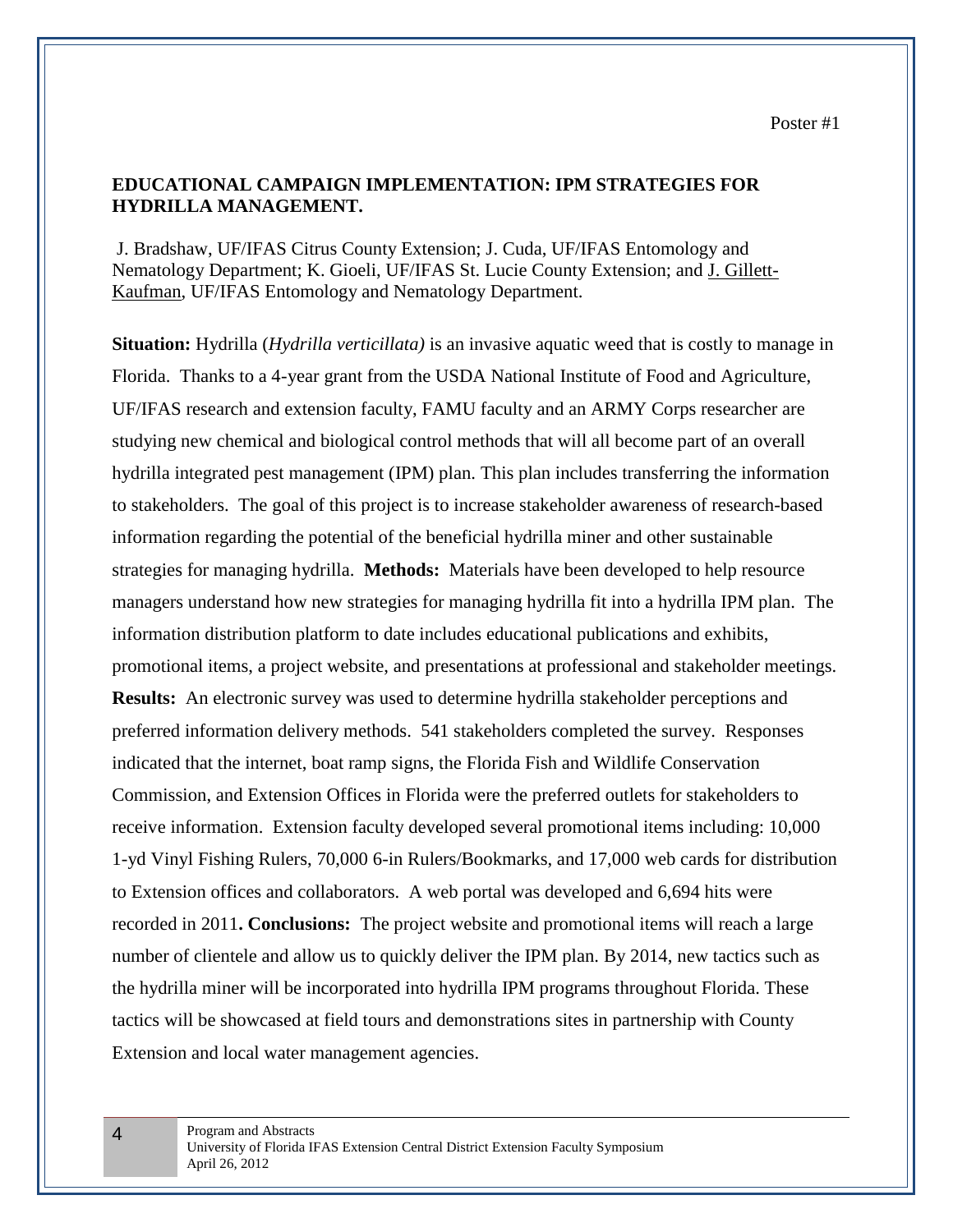#### **FARM ENERGY OPTIONS: NEW WAYS TO POWER YOUR FARM.**

J. Linhoss, UF/IFAS Marion County Extension, Ocala, FL.

**Situation:** Average Florida retail residential electricity rates have increased from \$0.08/kWh in 2008 to over \$0.12/kWh in 2012 – an increase of 50%. Electricity rates have increased significantly in the commercial and industrial sectors, as well. As electricity prices continue to increase, there is an opportunity for Extension to provide energy programming to a variety of audiences. Traditional energy-related Extension programming in Marion County has focused primarily on homeowners. The "Farm Energy Options" program was developed with the local agricultural community in mind and, therefore, provided information on energy topics applicable to farm operations. Topics included energy conservation, energy efficiency, renewable energy, and grant opportunities. **Methods:** One, three-hour workshop was held at the UF/IFAS Marion County Extension office. Presentations were given by local energy experts, which included a local solar contractor, a USDA Rural Development Energy Coordinator, an LED lighting expert, and two Marion County Extension agents. Participants also had the opportunity to learn about more energy-related topics from the five vendors on hand. The cost of the program was \$10.00. **Results:** Sixty seven people attended the program. In a post workshop survey, no less than 65% of the participants indicated they learned "a lot" about LED lighting applications, solar PV and solar thermal, USDA energy grants, and energy efficiency upgrades. Participants also indicated a high likelihood of incorporating information learned at the program into their farming operations. **Conclusion:** As prices continue to rise, there is opportunity for collaboration among Extension agents and program areas to provide useful energy-related information to diverse audiences.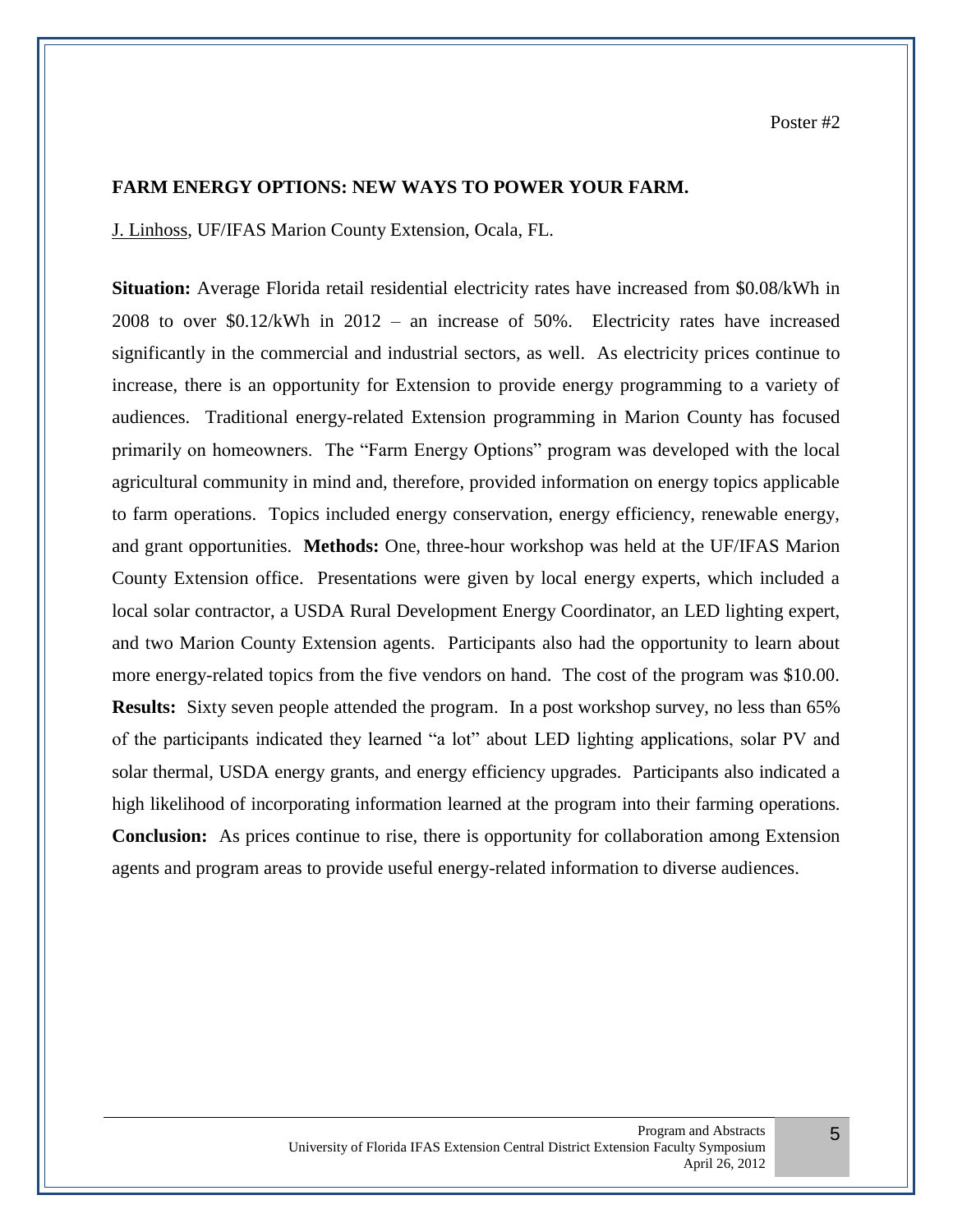#### **BIOENERGY, BIOFULES AND BIOMATERIALS FROM AGRICULTURAL WASTE.**

Z. Tong, UF/IFAs, Dept. of Agricultural and Biological Engineering, and P. Pullammanappallil, UF/IFAS, Dept. of Agricultural and Biological Engineering, Gainesville, FL. 32601

**Situation**: Bioenergy, biofuels and bio-based products is a new extension program developed to meet the increasing demand for information on this state-of-the-art area. The US has mandated the production of 36 billion gallons of biofuels by 2022 and 60 billion gallons by 2030. As a sun paradise, Florida is an attractive state to new residents and tourists because of its environmental treasures such as attractive natural resources, conserved lands, natural water flow and wildlife. To continuously preserve unique environmental treasures, and meet the energy requirements of both current residences and coming generations in Florida, a long-term sustainable program, converting renewable waste to bioenergy, biofuels and bio-based products, has attracted a lot of interest from communities, universities and industries. However, most county faculties do not have adequate knowledge of the fundamental concepts and current developments of this state-of-the-art area. Therefore, this program aims to assist county faculty in learning about current processes and systems and the new technologies' developments in this area. **Methods**: One on-line in-service-training class has been held in the IFAS in-service-training program. The program includes a total of 7 sessions including bioenergy, biofuel and bio-based materials made from agricultural waste. Participants gained knowledge about fundamental processes, technologies and systems for the production of bioenergy, biofuels and biomaterials from agricultural wastes. **Current results**: The results of first two sessions showed a pre-test knowledge of 48 percent and a post test score of 80 percent, a 32 percent gain in knowledge. **Conclusion**: The information from this class is very important for county faculty or other interested state specialists to gain valuable knowledge about this state-of-art area. It is expected to be held in an annual basis.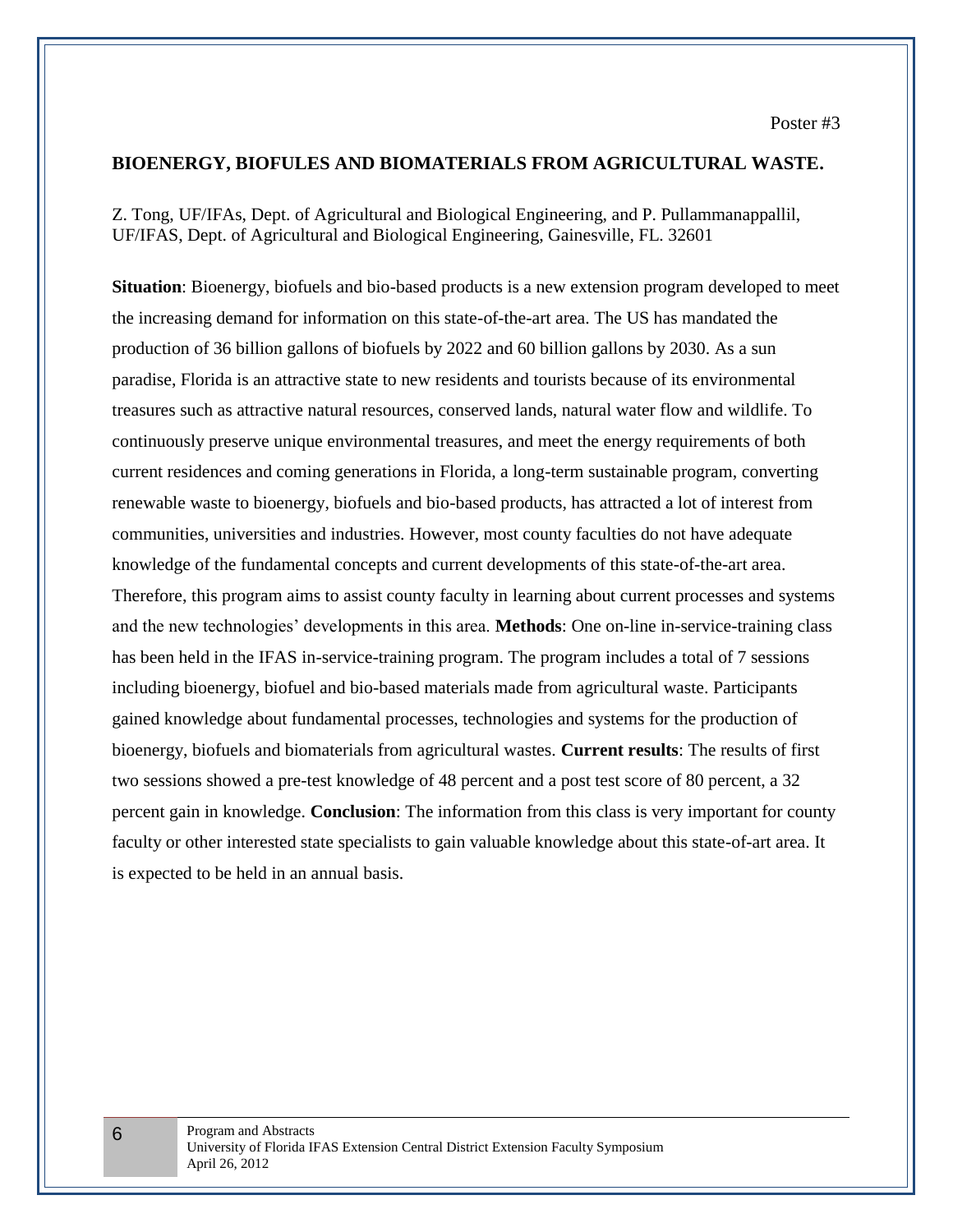### **FARM LABOR SUPERVISOR TRAINING PROGRAM.**

Fritz M. Roka, Carlene Thissen, and Marcela Rice, UF/IFAS Southwest Florida Research & Education Center, and Cesar Asuaje, UF/IFAS Palm Beach County.

**Situation:** Farm Labor Contractors (FLCs) and supervisors (FLSs) are critical to Florida's specialty crops as they are responsible for hiring, recruiting, supervising, transporting, and/or housing migrant and seasonal farm workers. They are obliged to obey federal and state laws that protect farm workers, but, aside from an initial test to secure their FLC license, they have little formal training. The UF/IFAS FLS Training Program was designed to enhance knowledge and awareness among crew leaders, labor contractors, and farm supervisors of farm worker protection regulations. The program includes four core modules: Administration, Transporting and Housing Workers, Worker Safety, and Personnel Management. **Methods**: The program was offered three times over a two-day period during fall, 2010 in Immokalee, and five times in fall, 2011, in four locations: Balm, Belle Glade, Immokalee, and Arcadia. It was offered in both English and Spanish, with classes being held in separate rooms. In all sessions, IF/IFAS Extension Agents were involved in teaching parts of the course. **Results:** In 2010, 182 people attended at least one 4-hour unit, and 126 completed all four, earning a Certificate of Completion. In 2011, 178 people attended at least one unit and a total of 115 people completed the entire program. Preliminary discussions to increase participation among farm labor supervisors have focused on redesigning the program content into shorter, two-hour segments, thereby allowing increased flexibility to integrate the FLS Training program into ongoing county extension activities. Registration fees are being collected to compensate time and travel expenses of non-IFAS instructors. These funds would be directed to the programs of participating county faculty. **Conclusion:** Overall objectives for the FLS Core Training Program are being met with the training: to enhance professionalism of farm labor supervisors and achieve a higher rate of compliance with farm labor regulations so that the economic and physical well-being of farm workers is increased.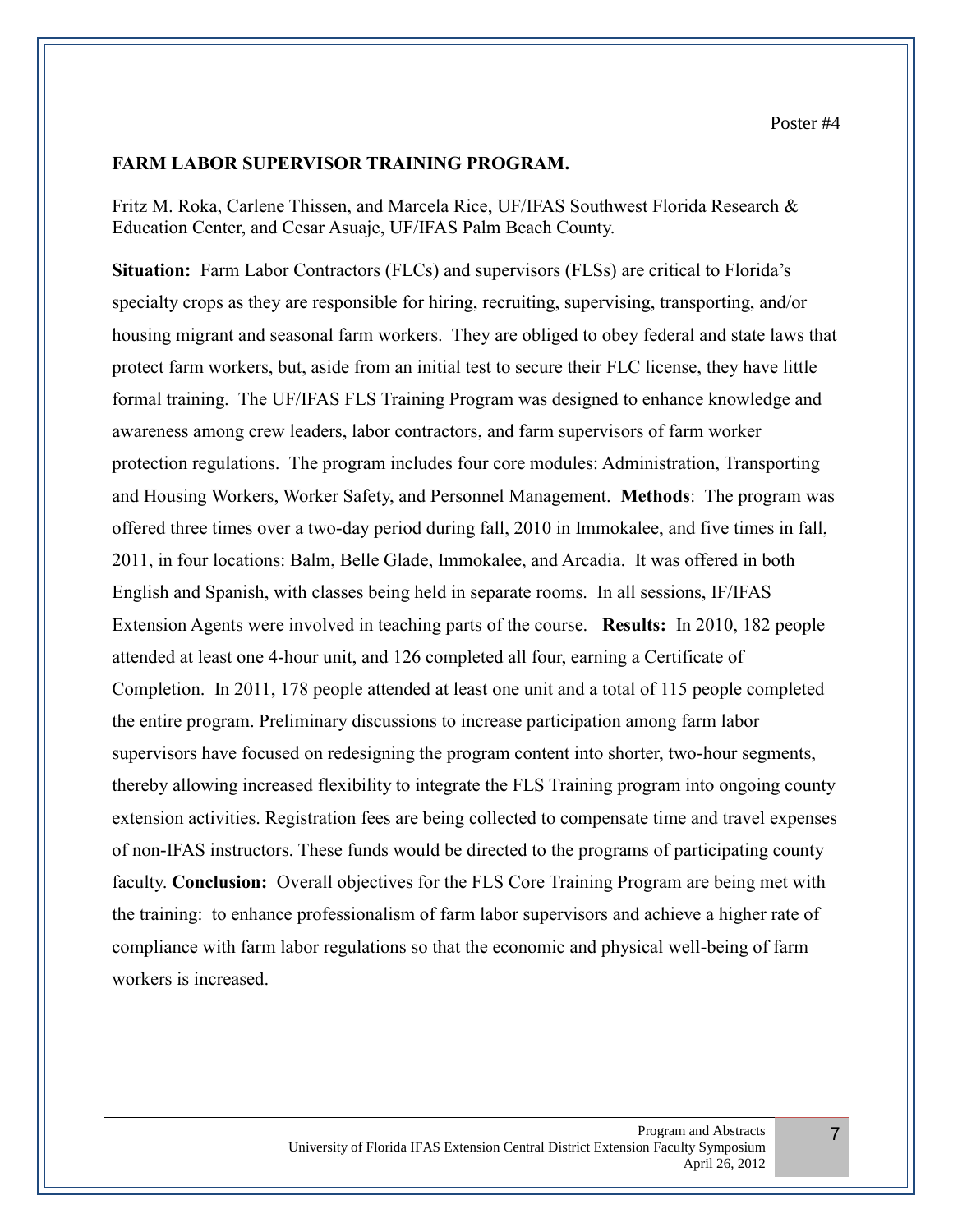## **CISMA – A NETWORKING GROUP FORMED TO CONTROL INVASIVE PLANTS AND ANIMALS.**

D. Mudge and M. Lollar, Orange/Seminole Counties, UF/IFAS Extension, Orlando and Sanford, Florida.

**Situation/Objectives:** Non-native invasive species cost land owners and tax payers millions of dollars annually in Florida. Pressure from numerous sources including agriculture caused legislation to form CISMA (Cooperative Invasive Species Management Areas) to address the problem. The Central Florida CISMA Steering Committee formed in 2008 bringing with it solutions as well as new problems. Extension Agent facilitation and participation began to address the objectives of invasive species management and public perceptions of the Agricultural Community. **Educational Method:** Two County Extension Agents were to join the Steering Committee and do "classic community resource development work" while networking with new audiences to address environmental issues. **Results:** Public environmental agency staff, private environmental concern groups, leaders from the farm industry, Disney, parks, private landowners, Deseret Ranch, and other interested parties, are now networking though cooperative educational programs, and addressing serious and potentially confrontational issues in a positive manner. The concerns of the committee have shifted from "blaming" agriculture and "criticizing" the County Extension Programs, to addressing the issues of invasive exotics on public lands. **Conclusion:** UF/IFAS Extension's future depends, in part, on networking with environmentalist issue work groups which can become challenging. Extension Agents are still best at leading issue‐based programming, especially when agriculture is threatened. One hundred and thirty three participants attended the 2011 Central Florida CISMA Aquatics Workshop with fifty one receiving Pesticide Applicator CEUs in six different categories. A \$1000 grant from U.S. Fish and Wildlife was awarded to the Central Florida CISMA in 2011.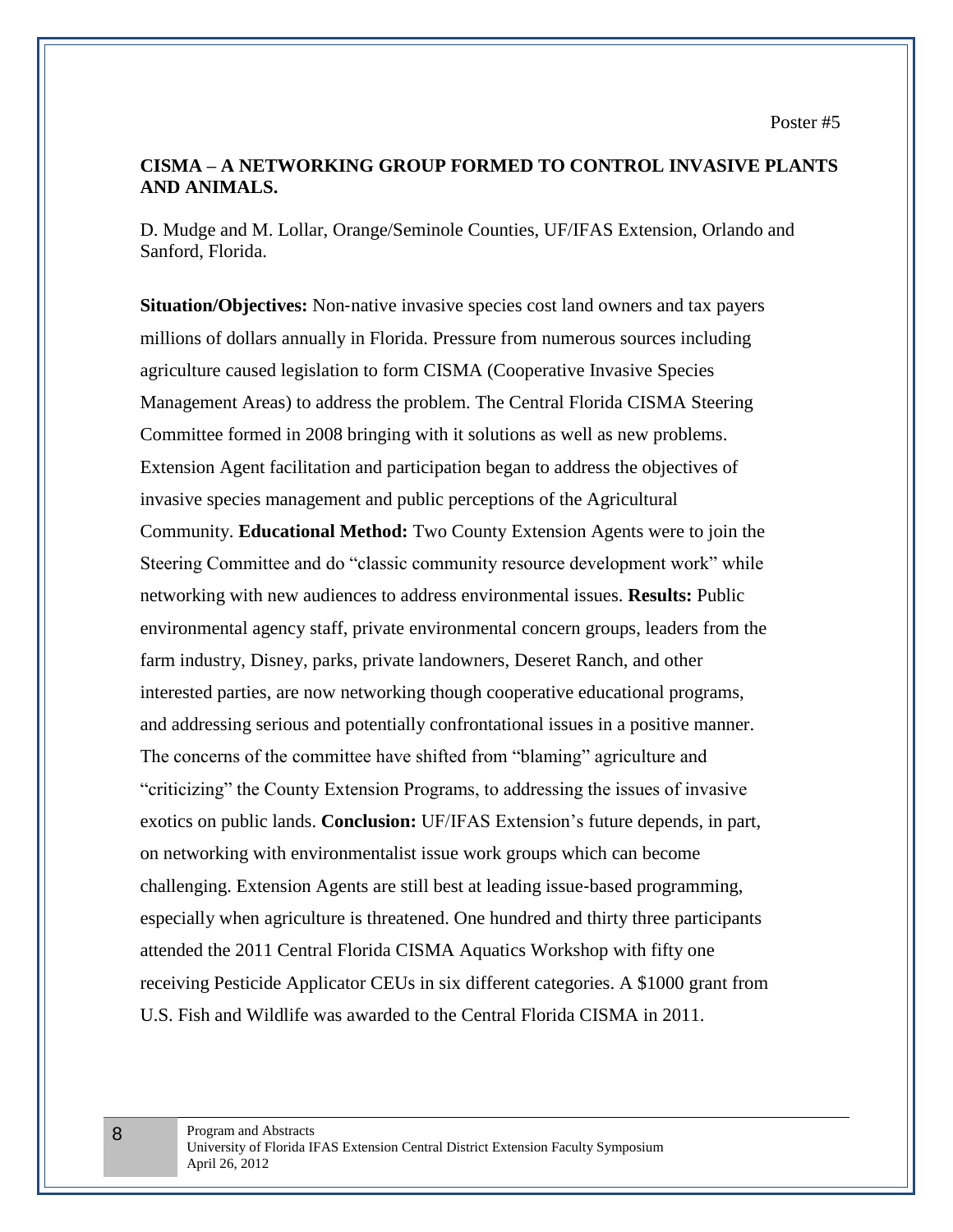9

#### **LAKE COUNTY SMALL FARM SEMINAR** SERIES.

#### M. Brew, UF/IFAS Lake County Extension, Tavares, FL.

**Situation:** The current economic climate has resulted in more Lake County land owners finding themselves unemployed, under employed or otherwise financially unstable. As a result more land owners are looking for opportunities to earn an income off their land. These potential farmers need training in proper production practices, marketing, and business management. **Methods:** The UF/IFAS Lake County Small Farm Seminar Series is a twelve part class that meets monthly at two local libraries. Each class is designed to introduce beginning farmers to a different aspect of small farm production while continually emphasizing marketing, risk management, and business planning. Topics include: pasture management, vegetable production, alternative agriculture, small flock management, and value added products. Extension agents from surrounding counties as well as state specialist where brought in to teach in their area of expertise. **Results:** After the first class ("Getting Started"), 87.5% of participants (n=29) indicated their intention to review financial risks prior to investing money in a farming or ranching business. In subsequent classes, an average 93% of participants reported learning something new and 91.5% indicated their intention to adopt a recommended management practice. Follow up interviews with individual participants revealed one woman who not only was able to develop a business plan based on the resources given her in a Small Farms Seminar, but also obtained financing (a 120k credit union loan) that had been denied to her prior to submitting a business plan. **Conclusion:** The UF/IFAS Small Farms Seminar Series serves as an excellent early intervention tool to help small farmers develop a positive relationship with their local Extension office, make sound financial decisions, and adopt recommended management practices.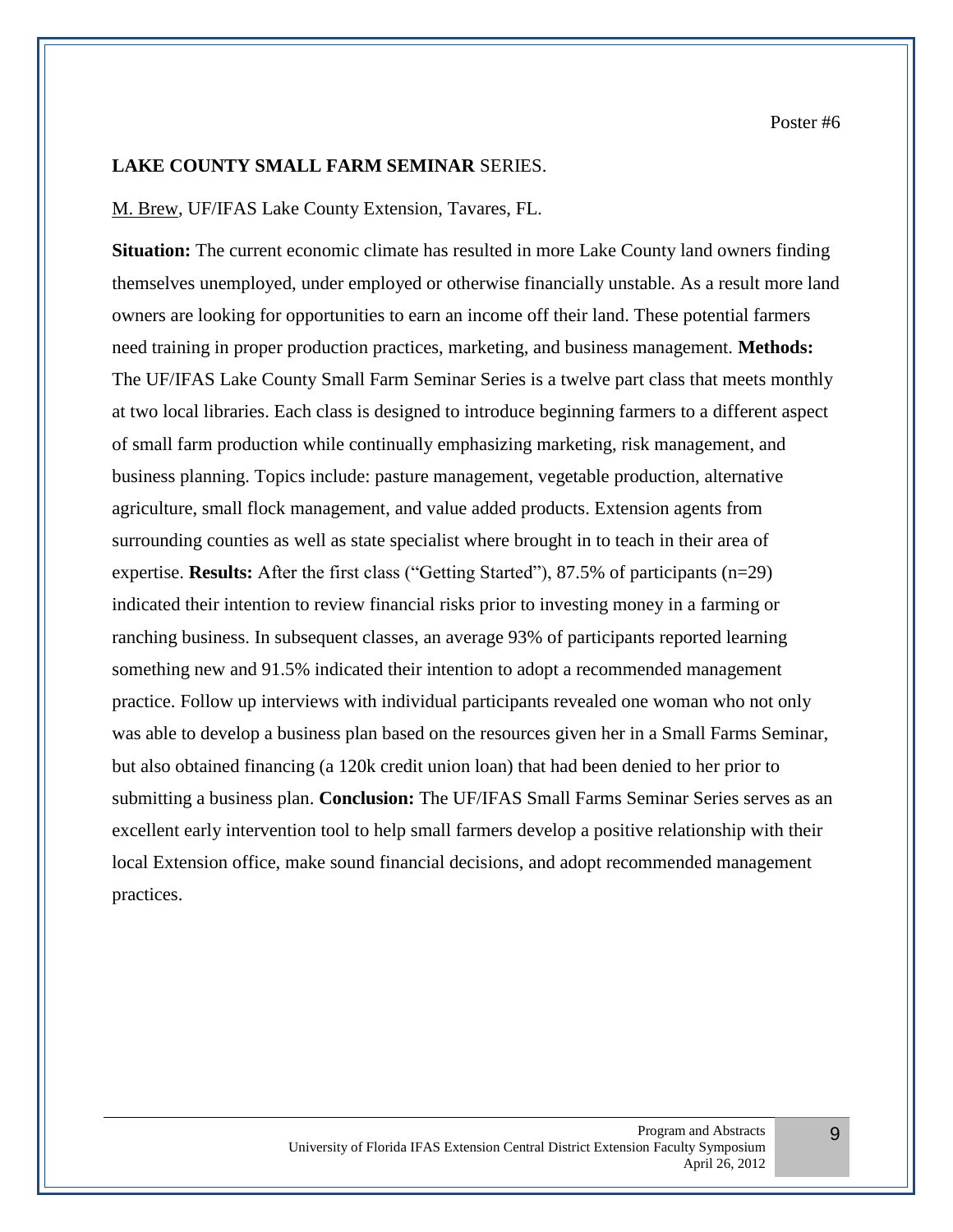Poster #7

## **AGRICULTURAL DIVERSITY KEY FOR LOCAL FARM SUSTAINABILITY.**

S. Lands, UF/IFAS St. Johns County Extension, St. Augustine, FL and Dinkins, David UF/IFAS Tri-County Sustainable Agricultural Agent

**Situation:** A St. Johns County potato farming family was seeking alternatives to supplement their farm income. In the early 2000's due to cost of production and diminished returns on potatoes, the farm was converted to sod production. While this helped the farm to remain economically viable, the business experienced a significant decrease in income due to the depressed housing market and decline in the demand for sod after 2007. The farm was forced to diversify again, looking at alternative agriculture to keep the family farm sustainable. **Methods**: An Agri-tourism educational seminar was held at the Putnam County Agricultural Center. Participants were educated on marketing, event planning, event organization and county regulations. **Results:** The agents worked with a firm out of Utah, TheMAiZE, in developing the design on the farm. Sykes and Cooper Farm planted the maze, grew pumpkins and initiated the parks/picnic atmosphere for children and adults. The agents also secured an advertising package, in gratis, in a sponsorship from WQIK 99.9FM worth \$123,000.00. In a two year partnership with Sykes and Cooper Farms, over \$220,000 of total revenue was earned by the cooperating farm. Over 11,000 youth and 35,000 general public in the Tri-County area gained agricultural knowledge through workshops and events held at Sykes and Cooper farm. The educational events changed attitudes about agriculture in the SJC area and purchasing behavior in our local community and schools. Students received an education on what fruits and vegetables are available locally and how to look for them at the local supermarket. **Conclusion**: In a two-year partnership on the sorghum maze, the farm has seen over 35,000 general public and over 10,000 tri-county youth at the farm. Due to the partnership between IFAS and Sykes & Cooper Farms, the farm has been able to become sustainable once again.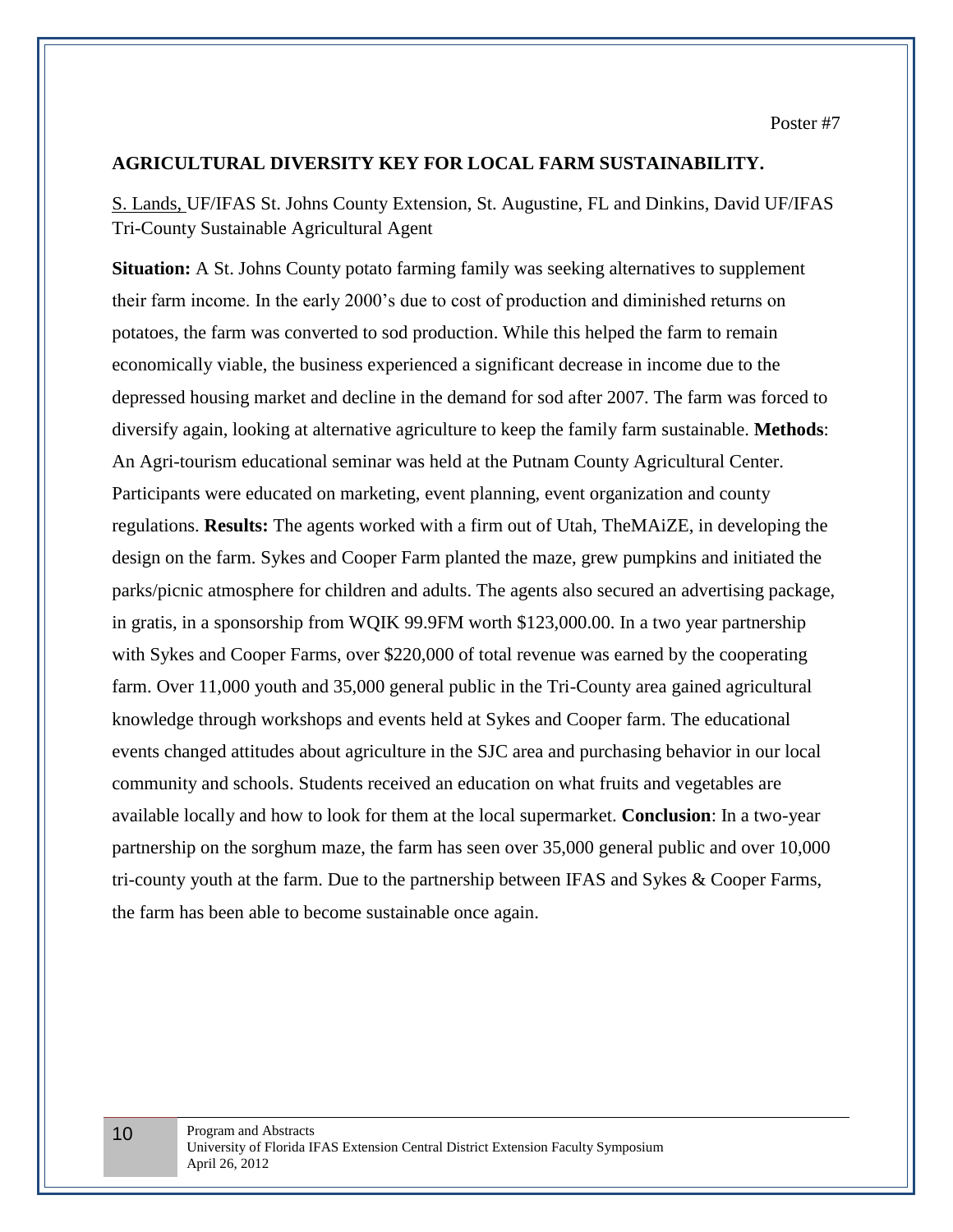# **GOOD NEIGHBOR PRACTICES (GNPS): INCREASING COMMUNICATION BETWEEN SCHOOL PERSONNEL AND NEIGHBORING LANDOWNERS.**

S. Lands, UF/IFAS St. Johns County Extension, St. Augustine, FL; D. Dinkins UF/IFAS Tri-County Sustainable Agricultural Agent; J. Gillett-Kaufman, UF/IFAS, Entomology & Nematology Department, Gainesville, FL; and F. Oi, UF/IFAS, Entomology & Nematology Department, Gainesville, FL. .

**Situation:** The goal of the development of the Good Neighbor Practices (GNPs) Program is to reduce the risk of pesticide drift exposure for children at school and to increase communication between school personnel and neighboring agricultural landowners. Since urbanization has increased the number of schools in close proximity to agricultural lands, there have been several high profile reports concerning pesticide drift and school children. **Methods:** In this project we surveyed Florida schools and their neighboring agricultural landowners to determine and document if pesticide drift was perceived as a problem for the schools and how the distance between the schools and the agricultural operations affected this perception. We also documented what, if any GNPs were already being successfully employed. **Results:** Most of the responding schools were greater than 1 mile away from an agricultural operation and only 2 schools out of 727 schools that responded, reported pesticide drift as an issue with a neighbor. Both of the schools who had reported incidents suggested that they had a positive relationship with their neighboring farmers and were able to resolve the issues with little interference to school or agricultural activities. **Conclusion:** Our data are supported by the low number of complaints on a per capita basis received by Florida DACS pesticide surveillance. We developed a brochure based on the results to help schools develop a communication plan. It is designed for extension faculty to share with schools in their area to help schools prepare for the unlikely chance of a drift incidence; in 2011 every Florida Extension Office was given 100 brochures at EPAF. We believe that improving communication with neighbors can not only reduce the risk of drift related issues, but it can also improve the public perception of commercial agriculture.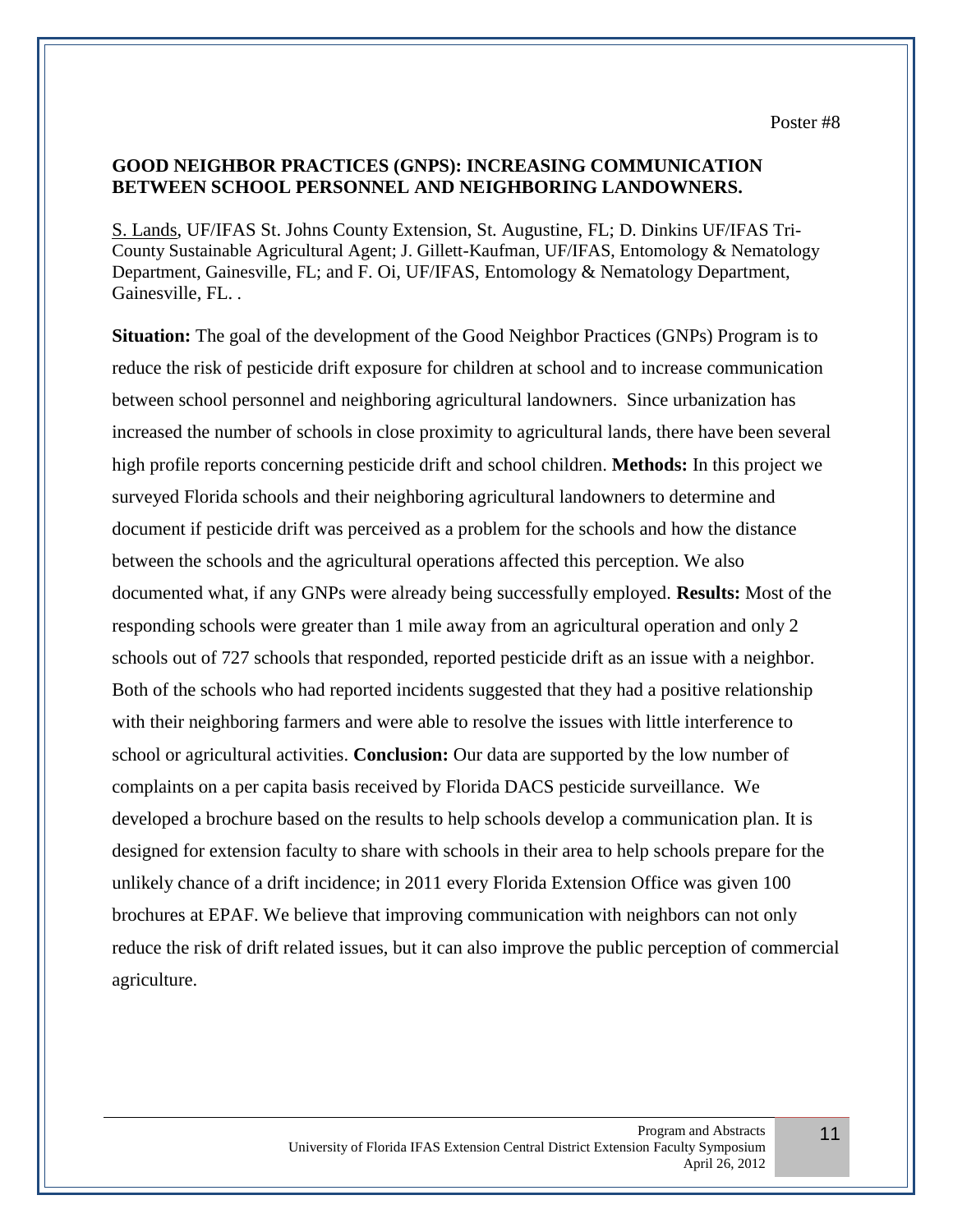#### **MANURE MANAGEMENT SUMMI T**,

#### J. Cohen, UF/IFAS Marion County Extension, Ocala, FL.

**Situation:** Marion County, "Horse Capital of the World", is home to approximately 50,000 horses, residing on more than 1,000 farms; it is also home to the world's largest first magnitude springs. The state of Florida has about 500,000 horses total and approximately 700 freshwater springs. To help protect the springs and aquifer from nitrate pollution, The Florida Department of Agriculture and Consumer Services (FDACS) produced the voluntary state equine Best Management Practices (BMP's) Manual. Attendees to the Manure Management Summit were farm owners, managers, horse owners and local politicians. The objectives were to teach about the newly developed state equine BMP manual, create awareness and understanding of proper farm management practices, show where to get help and finally, to educate on the need for practice change implementation. **Methods:** The Manure Management Summit showed horse farm managers' and owners the importance of proper management options and how legislation will potentially affect the farm. Local and state legislators, extension agents, a horse farm manager, a manure to energy owner and an FDACS employee all spoke at the Summit. **Results:** One hundred percent of the surveys returned (42) said that they learned much about the new FDACS equine manual. One hundred percent were also made more aware of BMP's and stated that information learned would be shared with others. Surveys showed that one hundred percent received information concerning where to get help to benefit them with management practices and seventy–three percent said they would change to improved farm management techniques. **Conclusion:** The end results/impacts were for improved farm management practices coming from a greater BMP understanding, allowing for a decrease in nitrate levels which will help to protect the springs and aquifer in both the county and state.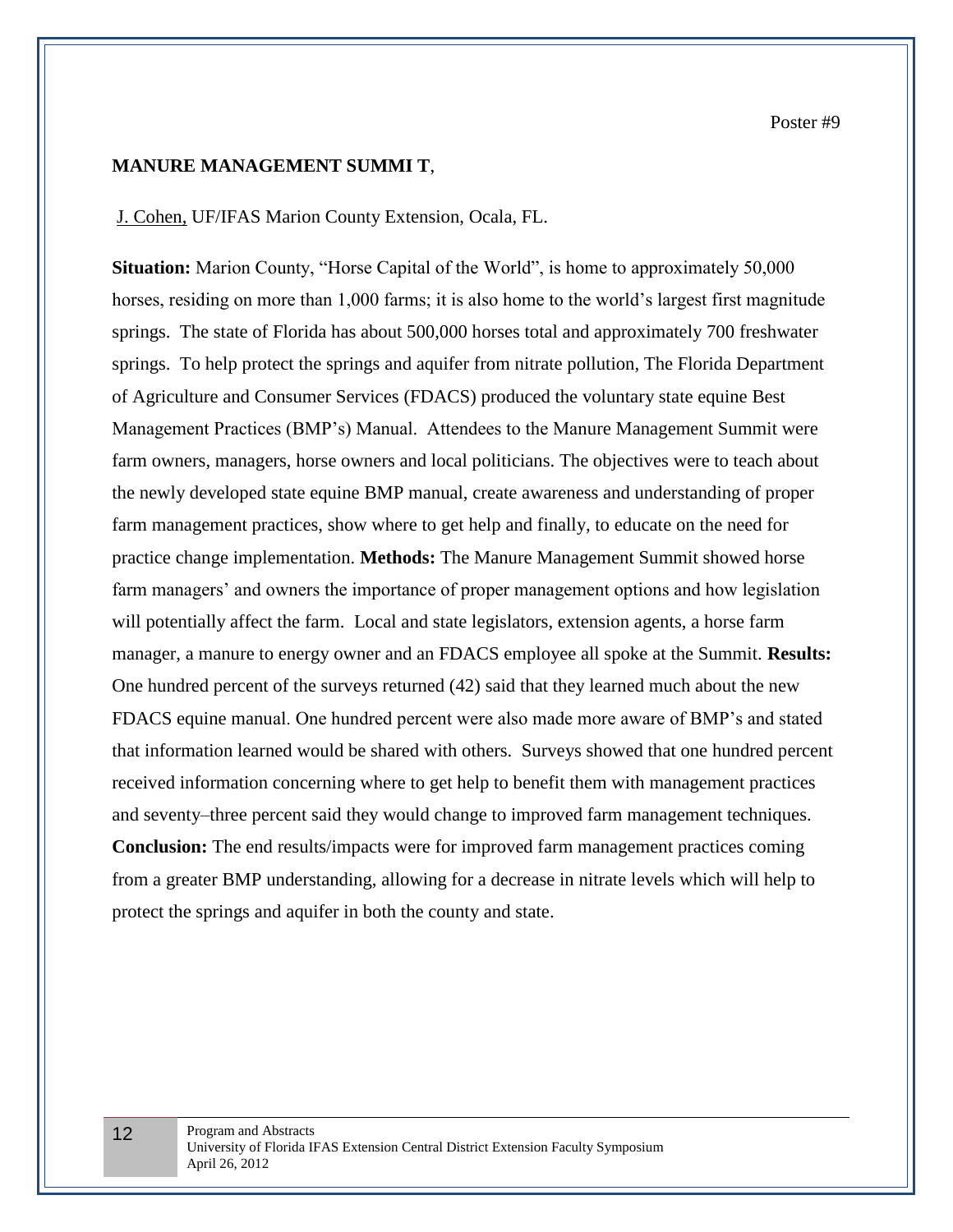#### **THE PROCESS OF CURRICULUM DEVELOPMENT FOR WOMEN AND MONEY: UNIQUE ISSUES.**

D. Douglas, UF/IFAS, Madison County Extension Services, Madison, FL, M. Gillen, UF/IFAS, Department of Family, Youth and Community Sciences, Gainesville, FL, and L. Spence, UF/IFAS, Marion County Extension Services, Ocala, FL.

**Situation:** The curriculum for Women and Money: Unique Issues encompasses financial management for women across the life-cycle and family transitions. At some point in their lives, women are likely to be solely responsible for financial decision making. This often results from circumstances unique to their respective situations, including divorce and widowhood. This curriculum educates participants to transition from the proverbial financial sidelines to primary decision makers. **Approach:** The state specialist and two county faculty collaborated to develop the curriculum. The collaboration between state and county faculty aids in the development of evidence based curriculum that is in line with the target audience's needs at the county level. The steps taken to develop the curriculum are outlined as follows: 1.) Complete research, review current literature and existing Extension publications and related curriculums from other states. 2. Identify and meet with potential partners. 3.) Work with IFAS communication to develop logo. 4.) Conduct focus group of county faculty to ascertain curriculum meets the need at county level and also hear feedback on logo. **Product:** The authors are developing fact sheets and modules (Power Points, speaker notes, worksheets, activities, and evaluations) covering lifecycle transitions such as children, divorce, remarriage, and widowhood. Each module will function as a standalone program enabling county faculty the option of condensing and adapting the modules to meet their county's programmatic needs. Examples of topics include money basics, breaks in work, planning for children's education, retirement, and investing. Women and Money: Unique Issues will be piloted to Annie's Project alumni. A second focus group of county faculty will follow the pilot. As a result of the suggestions, the curriculum will undergo final revisions. **Conclusion:** The authors' intent is to create a succinct, yet comprehensive curriculum for county faculty that informs and empowers women to make optimal financial decisions.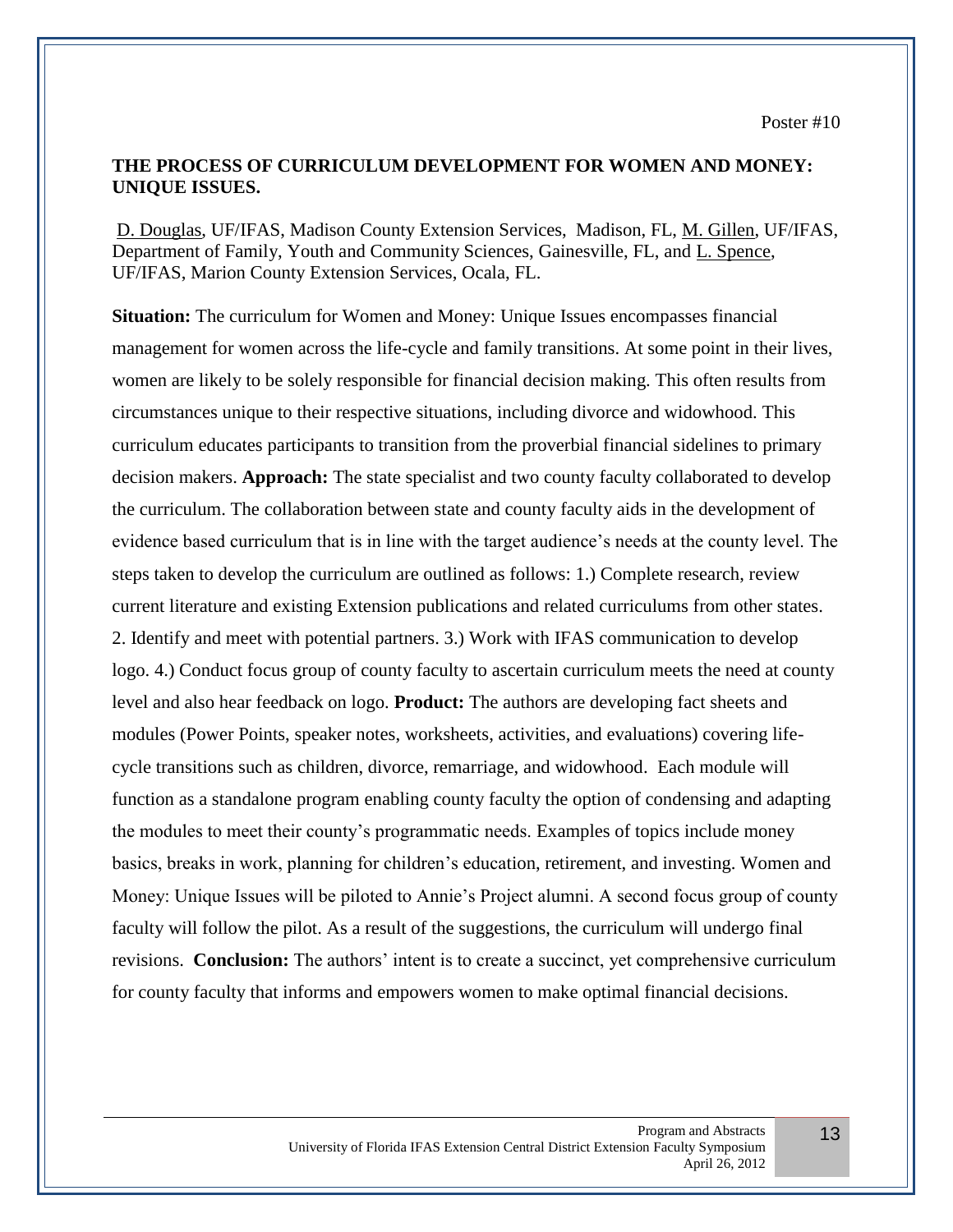# **STRONGWOMEN HEALTHY HEARTS: REDUCING RISK OF HEART DISEASE THROUGH NUTRITION AND FITNESS EDUCATION.**

#### W. Lynch, UF/IFAS Putnam County Extension, East Palatka, FL

**Situation:** In the United States, cardiovascular disease is the leading cause of death and disability for women which claims approximately 500,000 women's lives each year (American Heart Association Statistics Committee and Statistics Committee, 2007). Heart disease is the leading cause of death in Florida accounting for 20,013 female deaths in 2007 (American Heart Association). In Putnam County, heart disease is the second highest cause of death and accounted for 198 deaths (men and women) in 2010 (Florida Charts). **Methods:** The StrongWomen Healthy Hearts program is a cardiovascular disease prevention curriculum that aims to help women reduce the risk of heart disease through fitness and nutrition education. It is designed for women who currently get little to no exercise. Twenty-four classes, approximately one-hour each were held for twelve weeks. Each class consisted of two components: nutrition education and aerobic exercise. During the twelve weeks, participants learn about heart- healthy eating through direct instruction and hands-on cooking experiences, as well as participate in moderate to vigorous physical activity. Participants were evaluated by pre and post scores: body mass index (BMI), fruit and vegetable brief food frequency questionnaire, and an international physical activity questionnaire. The physical activity questionnaire will be calculated in metabolic equivalent (MET), a unit useful in describing energy expenditure of a specific activity. Research indicates that weekly activity in the range of  $500 - 1,000$  MET-minutes will produce substantial health benefits for adults. **Results:** Evaluation data is provided for 19 participants of the SWHH program. On average, participants reported consuming three extra servings of fruits and vegetables per day. They also increased activity level by 1,320 MET-minutes and reduced average daily sitting time by 47 minutes. Overall, class participants lost a total of 83.82 kg. **Conclusion:** The findings suggest that it is possible to facilitate meaningful behavior change in women during the 12-week program implementation. The program was effective in changing self-efficacy and several targeted behaviors.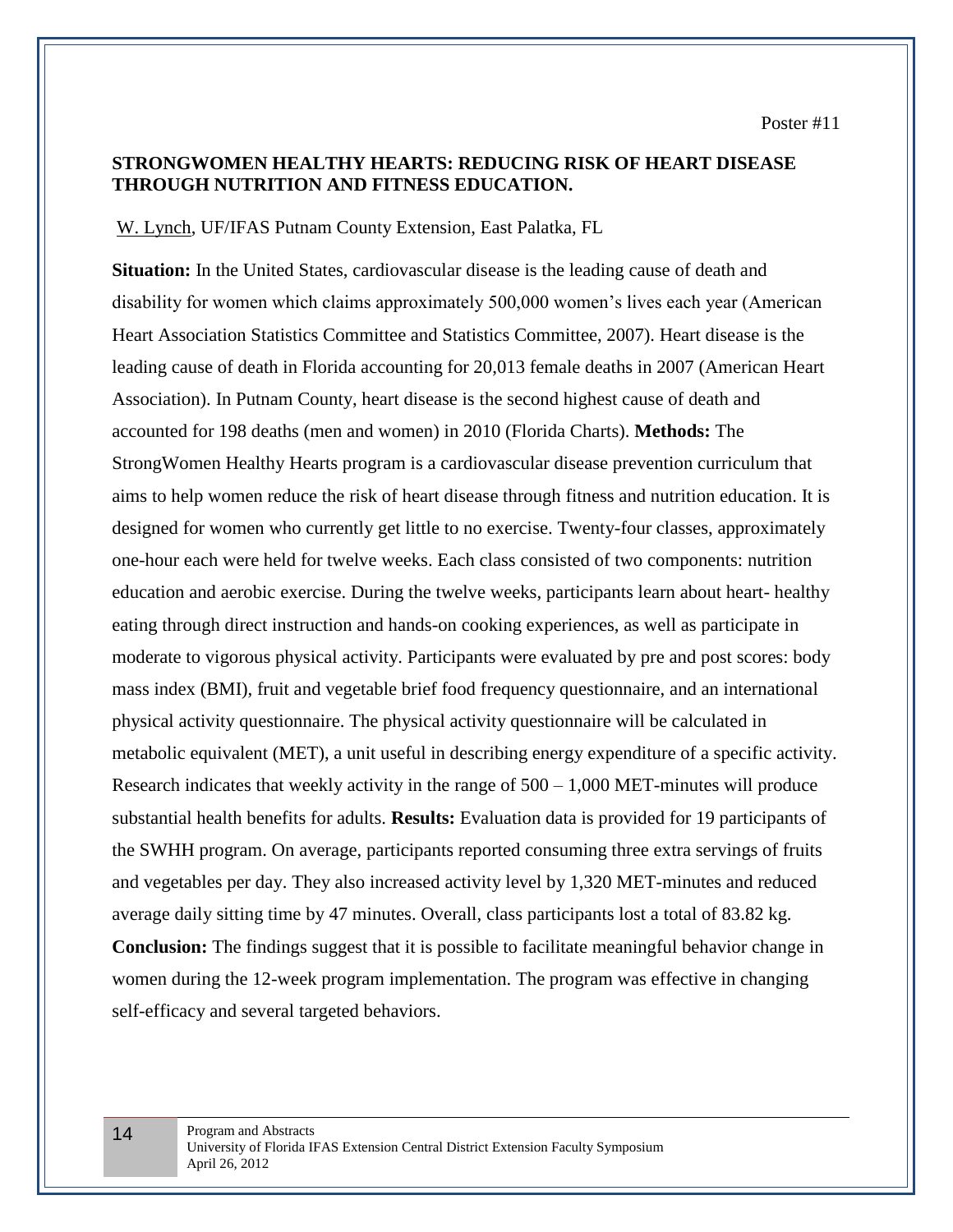# **TAKING CONTROL OF PERSONAL FINANCES THROUGH MASTER MONEY MENTORING.**

L. Royer, UF/IFAS Osceola County Extension, Kissimmee, FL and D. Rodriguez, UF/IFAS Osceola County Extension, Kissimmee, FL

**Situation and Objectives:** Today's consumers are facing many financial challenges. In Osceola County over half of the households earn less than median income and the unemployment rate is 12.6%<sup>1</sup>, with 70% exhausting their benefits.<sup>2</sup> Osceola has increased foreclosure rates  $(+18.55%)$ and credit delinquencies (+4.02%), ranking third in bankruptcies in Florida. The objective of this program is to help consumers manage their financial life by creating an action plan to track, plan and manage money, save and/or meet personal finance goals. **Education Methods***:* The Master Money Mentoring program is a two-step delivery process. First, participants attend a class that relates to their financial concern (ie. Foreclosure prevention). The class reviews potential solutions that will improve their situation. If further guidance is needed, the participant can meet one-on-one with a financial mentor. The initial appointment includes an assessment of the client's financial situation. Afterward, the mentor helps the client develop financial goals and an action plan to achieve goals. The mentor follows up monthly in person or by phone until the client has successfully met their goals. **Program Results:** Since 2010, 288 classes were taught to 4,654 adults. Of those, 578 individuals participated in money mentoring sessions. Of the 578, 90% stick to planned spending, 83% track spending; 87% reduced debt; and 80% have increased personal savings. Additionally, 66% of foreclosure prevention clients have completed a work out plan best fitting their needs. *Conclusion:* The Master Money Mentoring program has helped families manage money effectively, allowing them to spend dollars responsibly and positively contribute to improving the local economy. The increase and preservation of homeownership improves the local tax base and employment opportunities.

 $\overline{a}$ 

<sup>&</sup>lt;sup>1</sup> FDIC Unemployement Rates by County in Florida can be found at [http://www2.fdic.gov/recon/ovrpt.asp?CPT\\_CODE=E40&ST\\_CODE=12&RPT\\_TYPE=Tables](http://www2.fdic.gov/recon/ovrpt.asp?CPT_CODE=E40&ST_CODE=12&RPT_TYPE=Tables)

<sup>2</sup> *"Southeastern states face unemployment insurance fund shortfalls."* Federal Reserve of Atlanta can be found at [http://southpoint.frbatlanta.org/.](http://southpoint.frbatlanta.org/)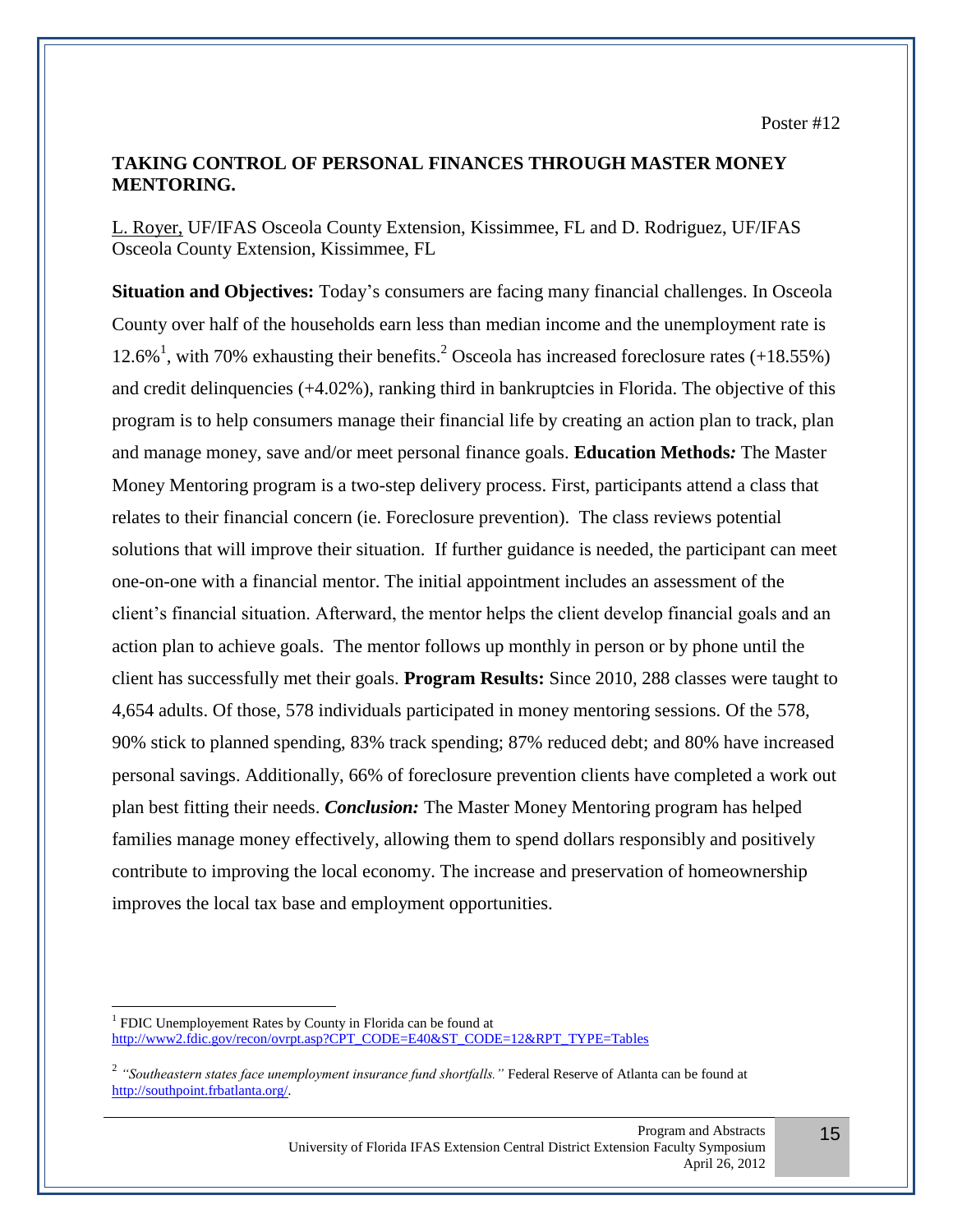# **ORANGE COUNTY EFNEP IMPROVES HEALTH AND SAVES MONEY.**

A. Petersen. 6021 South Conway Road, Orlando, FL 32812.

**Situation:** Obesity, poor health, and limited physical activity are major health concerns for many Americans. Unfortunately, poor health is found more often in limited-resource and minority audiences who have limited access to educational opportunities. More than 90% of EFENP families in Orange County report living at or below 100% of poverty, and nearly 40% indicate being of minority status.

**Objective:** EFNEP assists limited-resource families to acquire the knowledge, skills, attitudes, and changed behaviors necessary for nutritionally sound diets and contributes to their personal development and the improvement of total family nutrition, health, and well-being.

**Education Methods:** A series of 6 sessions/11 in-depth nutrition education lessons were taught by the Program Assistant to limited-resource adult participants in small group settings at seven delivery sites in Orange County including adult rehabilitation centers, community centers, and libraries.

**Results:** 197 adults graduated from in-depth nutrition education. Ninety-seven percent reported more closely following MyPyramid recommendations, including an increase in intake of about one and a half servings of fruits and vegetables. Seventy-four percent improved nutrition practices, sixty-seven percent improved food resource management practices, seventy-eight percent improved food safety practices, and forty-three percent reported doing at least thirty minutes of moderate physical activity each day more often.

**Conclusion:** EFNEP improves the health and well-being of limited-resource families in Orange County and additionally leads to public savings. Research shows that better health is associated with reduced health care costs and less dependence on emergency food assistance. For every \$1.00 spent on EFNEP programming \$10.64 is saved on healthcare costs and \$2.48 is saved on food expenditures. In Orange County, EFNEP provided \$38,768 of direct support for nutrition programming during fiscal year 2011, which resulted in over \$508,000 of savings.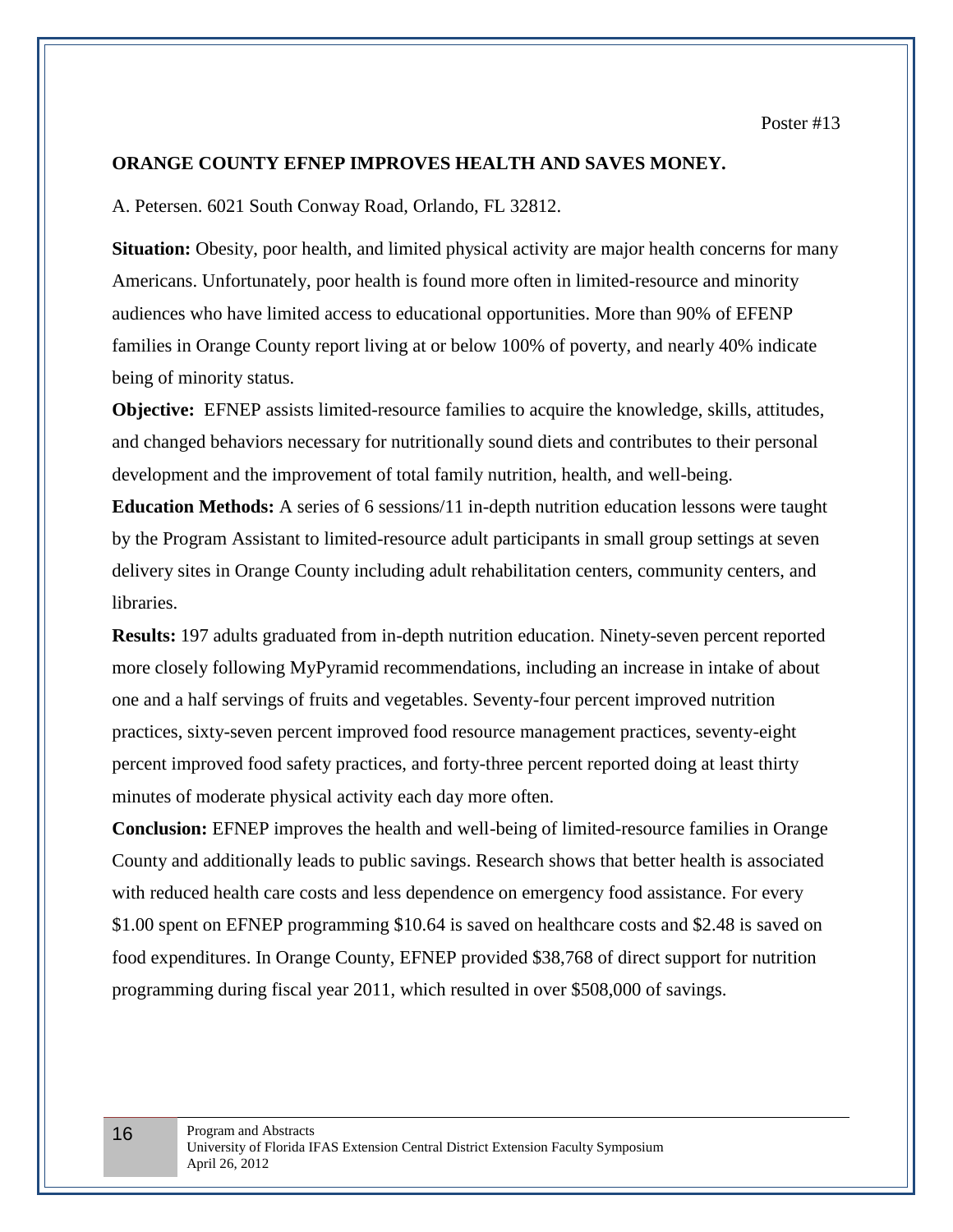Poster #14

## **HANDS – ON HEALTHY CHOICES AND SMART FOOD SHOPPING.**

N. Grisel Negron and Evelyn Muniz, 1921 Kissimmee Valley Lane, Kissimmee, FL 34744.

**Situation and objectives:** Osceola County low income families and adults need to learn how to make healthier food choices and stretch their food resources. Unhealthy food choices are one of the causes of obesity leading to chronic diseases such as cardiovascular disease and diabetes, among others. The obesity rate in Florida in 2009 was 25.2% while in Osceola County 38.1% of adults were overweight and 24.4% were considered obese based on the Community Health Assessment Resource Tool Set (CHARTS).

According to the Health Council of East Central Florida, 2008, the percent of Supplemental Nutrition Assistance Program (food stamp) recipients in Osceola who are 100% below Federal Poverty Level (FPL) was 11.1% while individuals with a 200% of FPL were 37.9 % as compared to Florida 32.5 %. **Objectives**: (1) Increase awareness and knowledge on making healthy food choices (2) Practice smart food shopping through hands on tours at a neighborhood supermarket.

**Methods**: Participants learned about choosing whole grains, reading labels (fat, sodium, sugar), buying fresh, canned or frozen groceries, buying produce in bulk, when in season and on sale and freezing them. Adults practice spending a \$10.00 gift card buying food items from the five recommended food groups applying what they learned, comparing brand names with store brands and figuring unit price.

**Results**: Forty two adults ages 18 – 62 attended three neighborhood supermarket tours. Survey results showed that approximately fifty percent of the participants were already engaged in "preferred/healthier" behaviors while the other half intended to apply the learned skills and experience. **Conclusion**: Hands-on programs held in community settings partnering with community businesses and resources ensure comprehensive learning, knowledge of available resources and overall community development.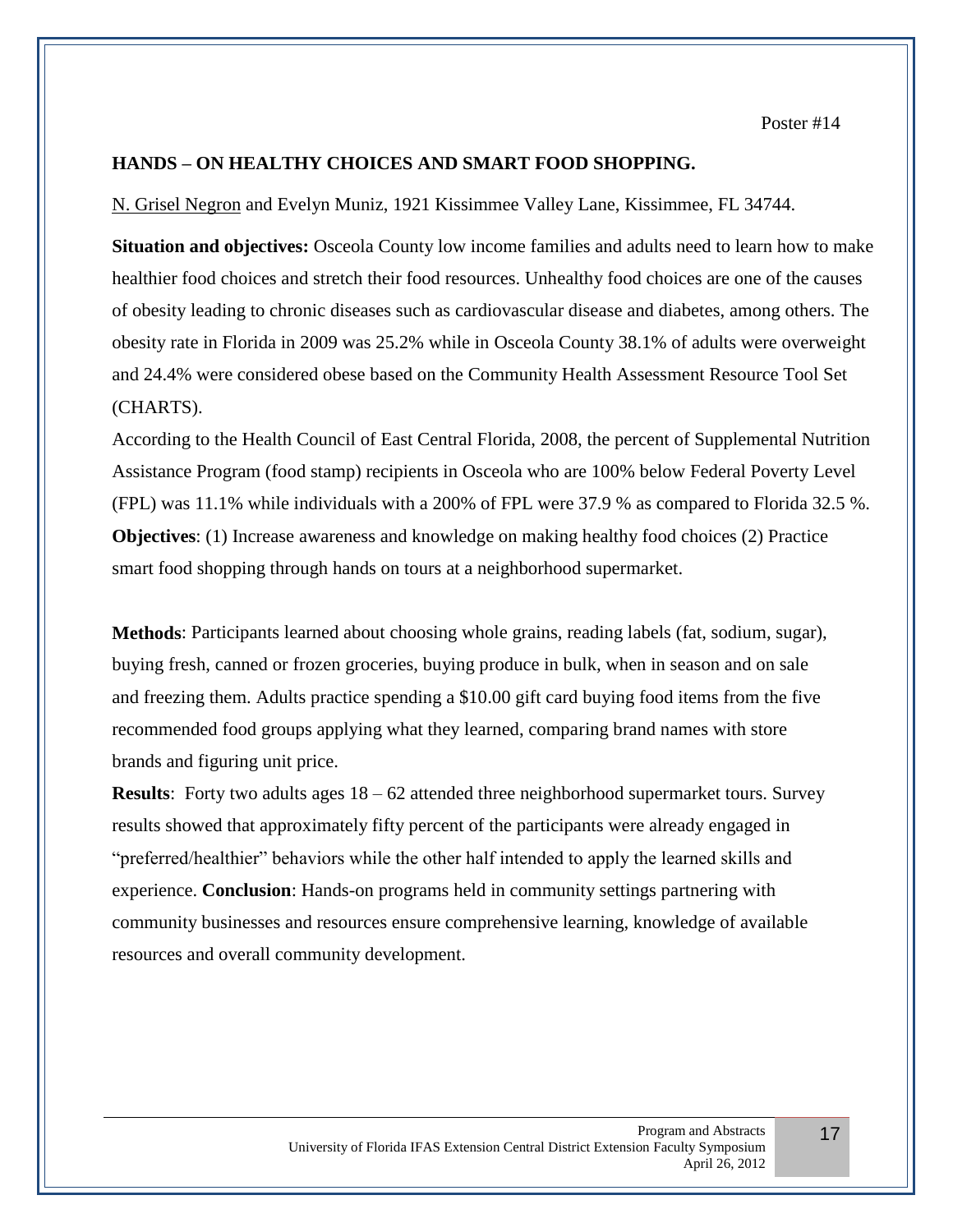Poster #15

# **VOLUSIA AND LAKE COUNTIES PROVIDE SUCCESSFUL BRAIN HEALTH PROGRAMS.**

J. Taufer, UF/IFAS Volusia County Extension, DeLand, FL and J. England, UF/IFAS Lake County Extension, Tavares, FL.

**Situation:** There is a growing aging population in both Volusia and Lake Counties. Residents over 55 have shown an interest in programming that provides education on lifestyle strategies to maintain brain health. Two FCS agents from Volusia and Lake Counties modified the *Nourish Your Brain with a Healthful Diet* program from North Dakota State University. Programs were adapted to meet the needs of individual counties. **Objectives:** Participants will learn specific foods that promote brain health and lifestyle strategies that exercise the brain and body. **Methods:** A hands on interactive power point program promoted for residents age 55 and older. This program is presented as a stand-alone, length of program varied from 30 to 90 minutes dependant on venue and participant requests. **Combined results:** Nineteen programs were presented with a total of 722 participants. Ninety-two percent (490 of 533) of participants intend to use at least one technique learned to improve/maintain brain health. Ninety-five percent (499 of 526) of participants plan to increase consumption of antioxidant rich foods. **Conclusion:** As the elder population increases so does the need for science-based information on lifestyle strategies that help seniors with memory and cognitive skills. Extension brain health education programs empower individuals with practical tools to improve nutrition and maintain or improve memory.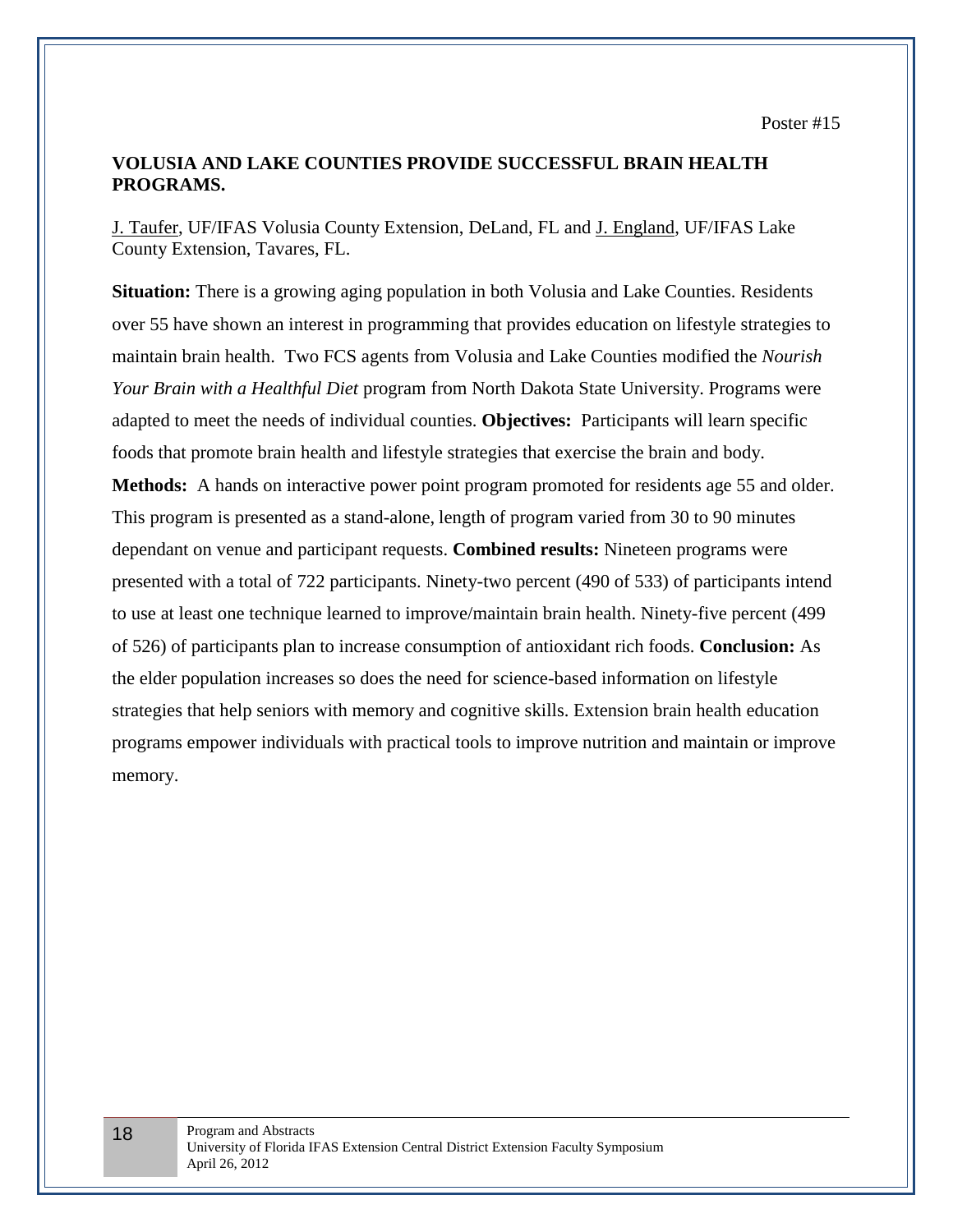# **MAKING A DIFFERENCE IN THE EATING HABITS OF OUR YOUTH.**

#### J. Cooper, UF/IFAS St. Johns County Extension, St. Augustine

**Situation:** Healthy lifestyle habits, including healthy eating and physical activity, can lower the risk of becoming obese and developing related diseases, especially if learned as a youth. Through school program classroom challenges as part of a nutrition education curriculum, extension initiated elementary school students to eat healthy (i.e. trying new foods, encouraging a healthy breakfast) through mypyramid guidelines. **Method:** Monthly classes (43 total) to four St. Johns County title-one schools were taught to grades kindergarten through  $5<sup>th</sup>$  grade for a seven month period. Youth were informed about the healthy benefits of consuming a diet based on the U.S.D.A. Mypyramid guidelines. Agent and/or Family Nutrition Program assistant conducted monthly food challenges that corresponded with the lesson pertaining to various food groups. **Results:** Eight hundred and seventy seven (877) students from four participating St. Johns County title-one schools were classroom instructed about the Food Guide Pyramid and given a challenge to try a new food from each of the food groups. Average mean of behavior change was 38% in six food categories (protein, fruits, vegetables, dairy, whole grains and breakfast). **Conclusion:** Food demonstrations give youth the opportunity to modify their eating habits. Classroom challenges are important in incorporating eating new foods and broadening their exposure to healthier foods.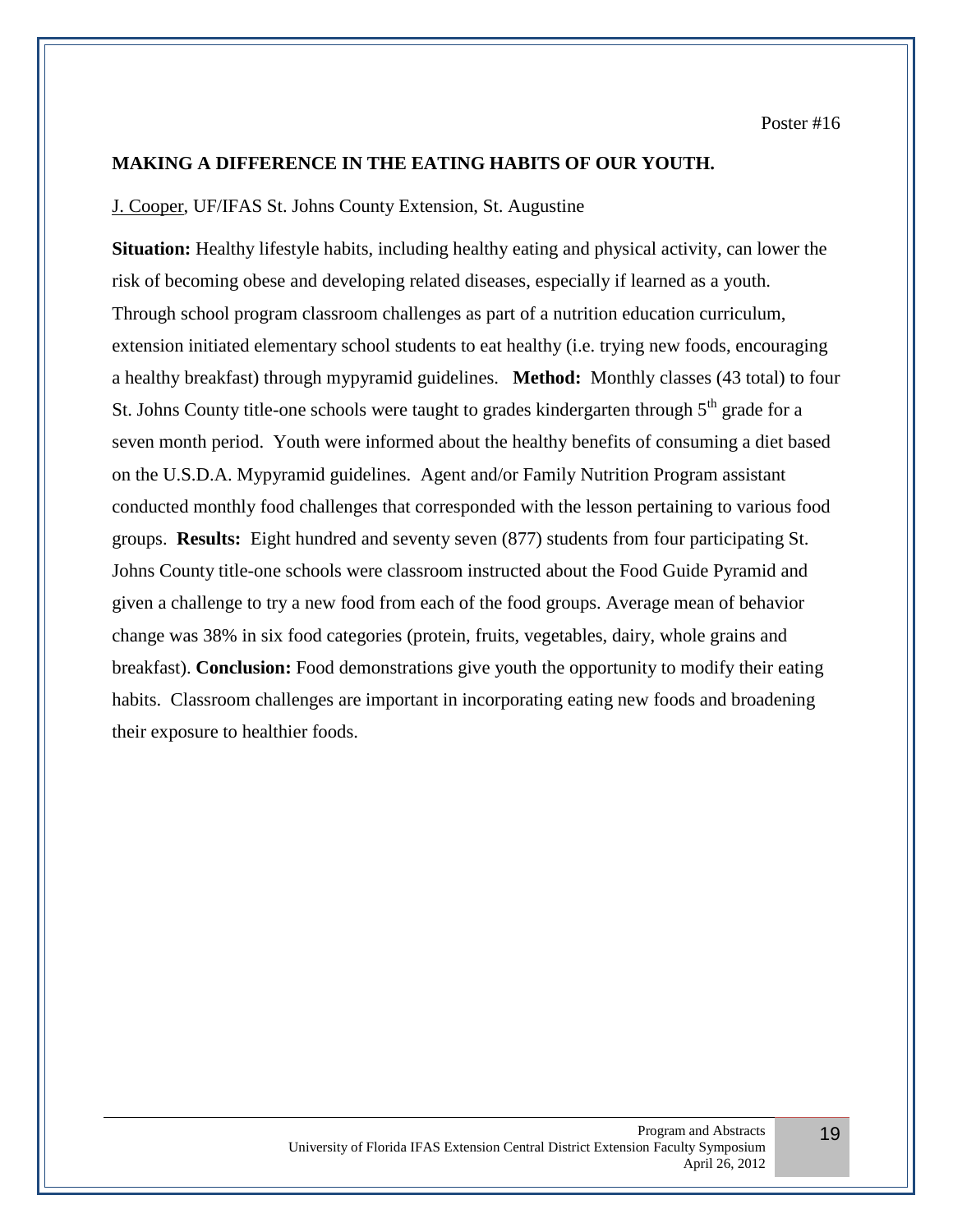# **GETTOMG THINGS COOKING: FOOD CHECK-OUT DAY AT THE FARMERS MARKER.**

Bryant, Kathleen M. and Taufer, Jill A., Extension Agents, University of Florida IFAS Volusia County Extension, 3100 E. New York Avenue, De Land, FL 32724

**Situation:** Since the mid-1990's, the American Farm Bureau has dedicated a week to celebrate production agriculture and healthy meals for consumers. The concern is that consumers experiencing an economic squeeze will turn to less-nutritious foods that lack essential vitamins, minerals, fiber and other nutrients. **Objective:** Farm Check-out Week focuses on stretching grocery dollars with healthy, nutritious meals and highlights the value of locally grown foods. **Methods:** For the 2<sup>nd</sup> straight year, Volusia County Farm Bureau partnered with the UF IFAS Extension Family and Consumer Sciences agents to provide demonstrations at the local Farmer's Market. Agents presented practical tips for better nutrition on a budget. Key messages from the 2010 Dietary Guidelines for American's were featured in this program which emphasized selecting, handling, and storing fresh produce. Market goers were treated to samples of freshly cooked kale provided by a local farmer. Participants were rewarded for correctly responding to questions with samples of a variety of fresh fruits and vegetables, which were donated by market vendors. **Results:** The take-home messages for market goers who stopped by the demonstration were that nutritious foods are available at an affordable price. Proper selection, storage and preparations tips were presented so that participants could enjoy the ripest and highest quality of certain vegetables and fruits.

Food Check-Out Day efforts in Volusia County reflect the on-going relationship between growers and product users. It is an example of how Family and Consumer Sciences agents work with growers to provide practical information to consumers.

**Conclusion:** Consumers increased awareness about the importance of agriculture and its impact on the quality of life. Consumers become savvy shoppers for quality, healthful foods that are affordable on a tight budget.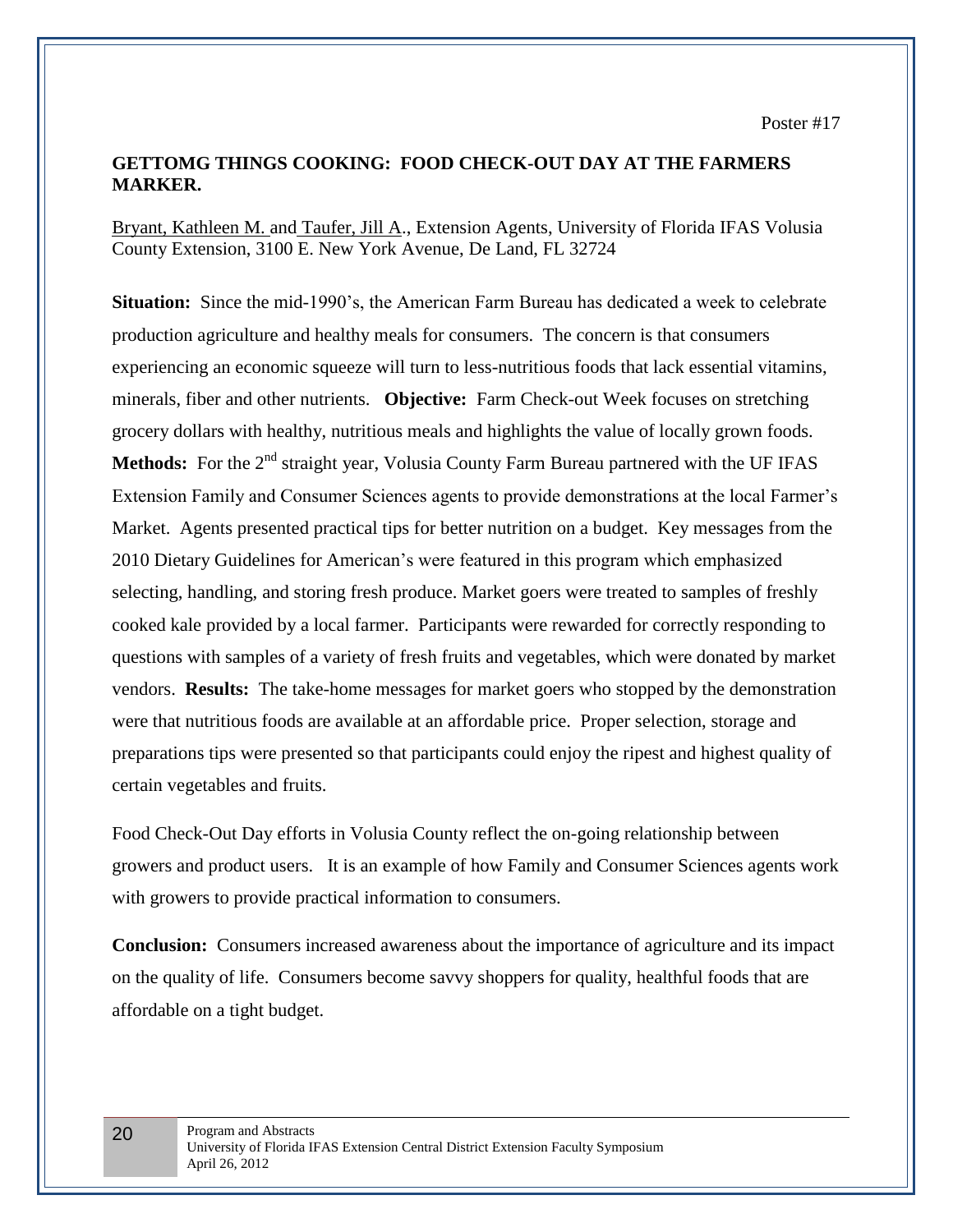# **URBAN GARDENING PROGRAMS AS A MEANS OF EXTENDING 4-H YOUTH PROGRAMMING.**

T. Pehlke, J. Gross, & E. Pardo, Orange County Extension, 6021 S. Conway Rd., Orlando, FL 32812

Research by the After School Alliance highlights the need for expanded informal youth educational programs. In a study entitled *America After 3 PM* (2010) researchers found that 25% of Florida youth are unsupervised from 3-6 PM, the peak hours of delinquent activity (Snyder  $\&$ Sickmund, 1999). The most frequently cited barriers to after-school involvement were prohibitive cost, a lack of appealing activities, and concerns over program quality. **Method:** Orange County 4-H partnered with Real Men Outdoors and the City of Orlando and on *The Garden*. *The Garden* is a crime prevention program designed to teach youth life skills through hands-on gardening educational programming. This ten week initiative, based in a predominantly African American section of Orlando, utilizes teambuilding exercises, guest speakers, and adult mentoring. Youth participants have the opportunity to grow their very own container garden, with the produced used to make pizza in a culminating Harvest Celebration. **Results:** To date, a total of 101 youth have completed *The Garden* over the course of three sessions. 100% of program participants demonstrated a gain in at least one life skill as a result of participating in the program. The most significant gains came in learning the value of eating fresh produce (92%), understanding the link between work ethic and outcomes (81%), and gaining awareness of agri-science career opportunities (66%). In addition, 76% of program participants developed a career goal for the first time as a result of their involvement in the program. **Conclusions:** *The Garden* has opened 4-H programming to urban audiences, resulting in an infusion of new volunteers and expanded media coverage. In Session Two the program expanded to include a hydroponic gardening station and a community garden plot. Plans are in place to launch a second site in a predominantly Hispanic neighborhood later this year.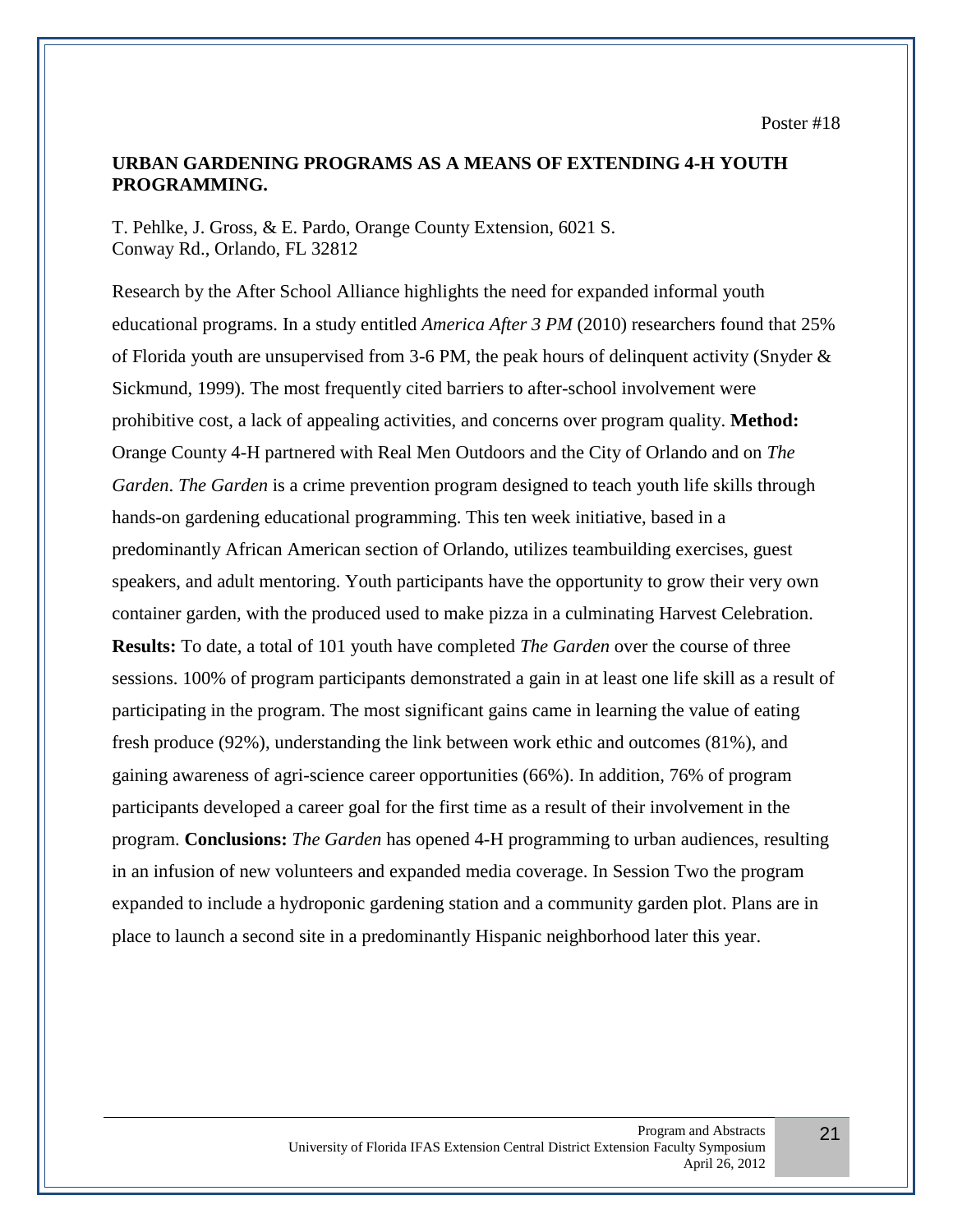# **TEACHING WORKFORCE DEVELOPMENT SKILLS THROUGH THE 4-H CAMP COUNSELOR TRAINING PROGRAM.**

K. Miliffe. UF/IFAS Osceola County Extension, 1921 Kissimmee Valley Lane, Kissimmee, FL 34744

**Situation:** States and counties are continuing to face declines in revenue and therefore tighter budget constraints. These constraints require the justification of public funds and strong evidence pertaining to a return on investment. 4-H has numerous programs that contribute to the economy, including Workforce Preparation and Volunteer Training. These programs also contribute to the skills of the future U.S. workforce, including teamwork, work ethic, communication and problem solving. The Lake County & Osceola County 4-H Camp Counselor Training Program is a 4-H youth activity with a realistic and purposeful outcome of adolescent workforce preparation. The objective of the program is to present teens with a real-life learning experience of acquiring and performing a job. Teens will learn skills pertaining to the world of work, including application and interview process, developing a work ethic, time management, communication and problem solving. **Methods:** Over the last three years, 49 youth have participated in a workforce development experience as a 4-H Counselor. A youth submits an application and a teen volunteer form, participates in an interview for the position of 4-H Camp Counselor, is offered a position, and then chooses to accept or deny the offer. Twelve hours of mandatory training is required. Throughout the work experience as a 4-H Camp Counselor youth receive feedback from Agents and a nightly meeting is held to answer questions and troubleshoot issues during the week of 4-H Camp. **Results:** A post-reflective Likert survey of 49 youth indicated that participants in the 4-H Camp Counselor Training Program increased their workforce preparation skills. Seventy-six percent (76%) of youth indicated increased skills in giving clear directions, 71% indicated increased skills in working with others & group dynamics and a 68% indicated increased skills in organizing groups and information. Eighty-nine percent (89%) of youth (n=44) indicated they learned time management and workforce skills. **Conclusion:** The 4-H Camp Counselor Training Program is proven to present teens with a reallife learning experience of acquiring and performing a job. These skills will not only assist in justifying support for 4-H program resources, but also contribute to a more qualified workforce.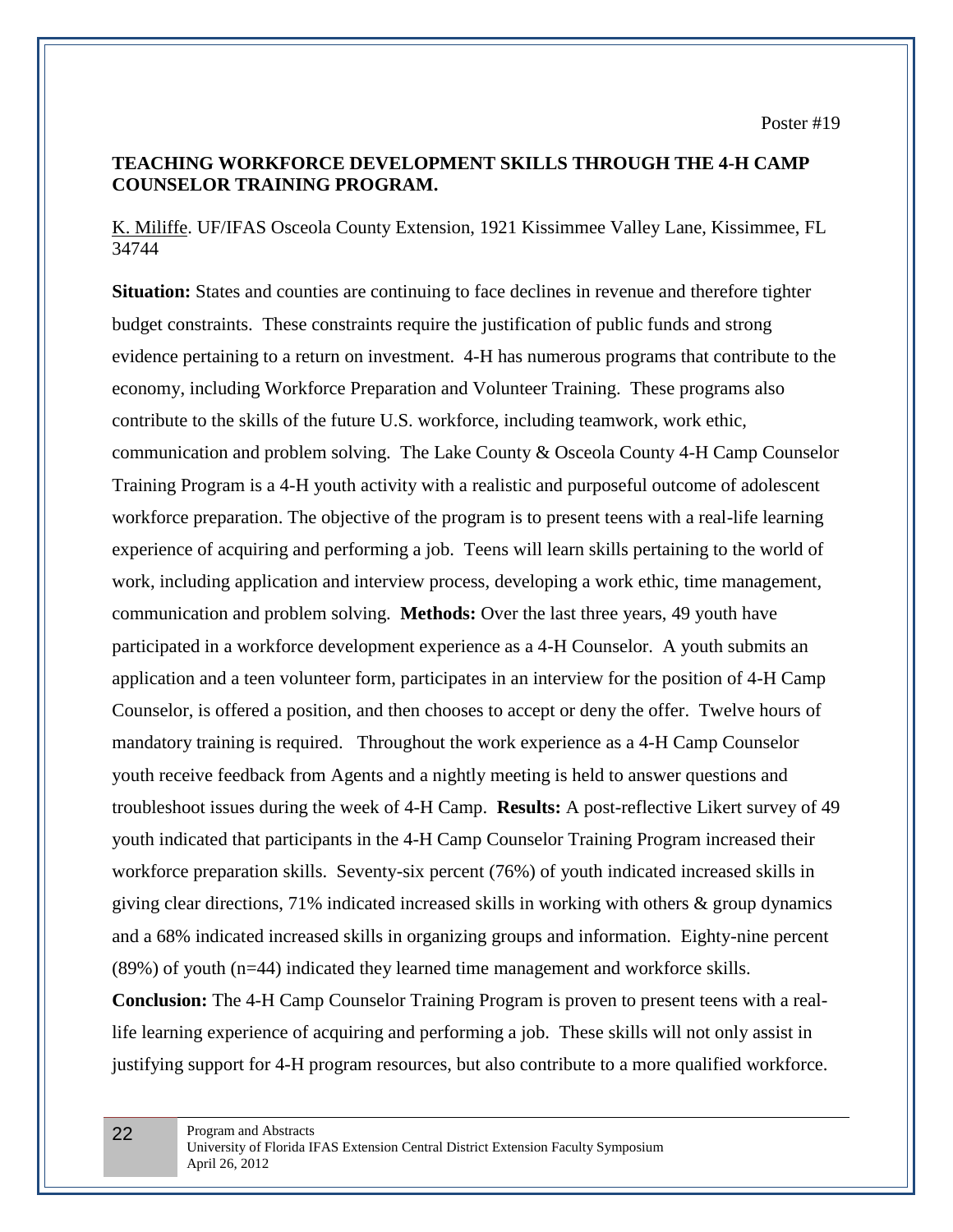Poster #20

# **JUST ADD WATER: SIMPLY GROWING KIDS AND PLANTS.**

C. McCazzio and J. Sewards. University of Florida/IFAS, Putnam County Extension.

**Situation:** 18% of U.S. high school seniors are proficient in science (NAEP 2005) and a mere 5% of U.S. college graduates earn science, engineering and technology degrees compared to 66% in Japan and 59% in China. In response multiple 4-H programs are striving to increase and design programs to be focused on science, engineering and technology. Hydroponic technology is one successful way to provide programs in the areas of science, engineering and technology. **Methods:** The 4-H club leader was initially trained in the basics of growing plants hydroponically through the established horticulture program. The project was divided into 3 major sections including planning and research, implementation, and evaluation and display. Youth were put into groups where they selected a hydroponic method and were given the task of researching that method of growing. The teams wrote out a detailed plan of what their project would include, what plants they were growing, how long those plants should take to mature, the nutrients requirements, and a supply list. The implementation stage began with the construction, planting, and growing of the selected hydroponic systems which had to be documented through pictures and written reflection. Finally the youth presented their final projects to the club with a poster showing the implementation process. The club selected the top projects that were then displayed at the Putnam County Fair. **Results:** This hydroponic program has been implemented in the 4-H club setting with 26 youth. Evaluation techniques used for this program include observation and post survey which will be administered at the conclusion of the 4-H year. Trained 4-H volunteers observed increases in all 26 youth's ability to apply research. **Conclusion:** Hydroponic projects are a successful method to teach science, engineering and technology skills to youth through an experiential process.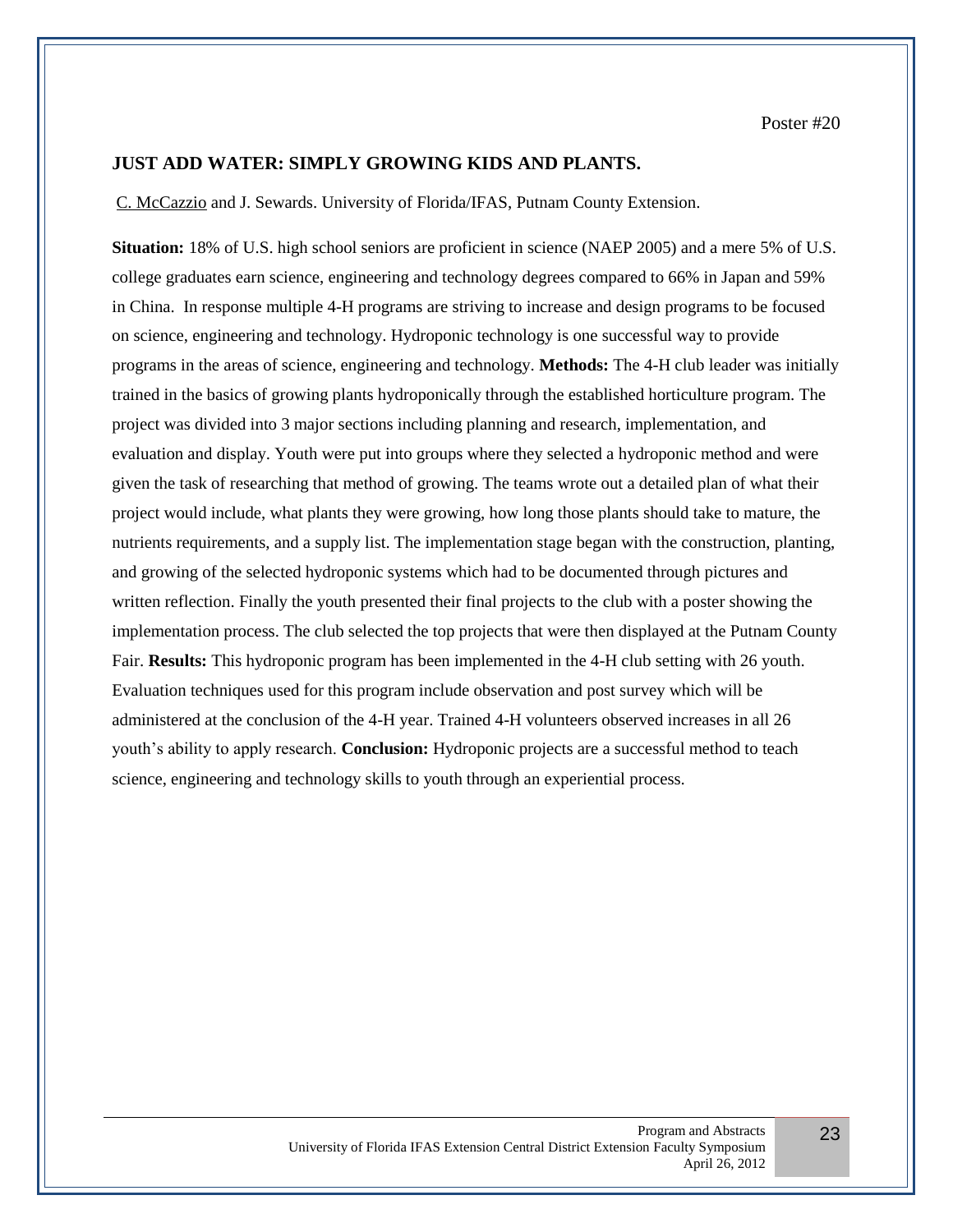#### **4-H GROWING GREEN SCHOOL GARDEN PROGRAM.**

Bridgete McKenna, 4-H Youth Development Agent, 250 West County Home Road, Sanford, FL. 32773

**Situation and Objective:** The majority of Seminole County youth have no concept about where their food comes from and do not realize that food production starts with a farmer, who begins the food supply chain. The target population has been  $3<sup>rd</sup> - 5<sup>th</sup>$  graders in Title I Elementary Schools. These gardens have assisted educators in delivering the message about the role agriculture plays in our daily lives. Program objective, 75% of all program participants will demonstrate knowledge of where their food comes (agricultural awareness) as demonstrated by pre/post assessment. **Educational Methods:** The 4-H Growing Green School Garden program has been accomplished through the collaboration of 4-H, FCS, MG and FYN Extension Programs. Curriculum and gardening materials were developed and provided by 4-H Agent to assist in the implementation and maintenance of the school gardens. The program follows a 16 week time frame. Agents train teachers and volunteers in constructing the garden and aligning the program with their math and science lessons. **Results:** Program outcome, 80% of all program participants demonstrated knowledge of agricultural awareness as measured by pre and post assessments. Ozer (2007) states that school gardening programs can enhance learning in academic, social and health related domains while also strengthening the environment for positive youth development. As a result of the Program, Cafeteria Managers and P.E Teachers have utilized the gardens in teaching about healthy eating habits at school lunch. **Conclusion:** The program has reached 10 elementary schools, 2 middle schools and 2 community centers. Teachers report students are more engaged in math and science lessons by participating in the hands on experience the school garden provides for observation and measurement. Idyllwilde Elementary School has used the produce to supplement their food pantry with fresh produce for families in need. The program has also facilitated collaboration of the Senior Citizen Day Program at Westside Community Center with teaching the youth in the after school club about garden maintenance and food preparation. This has served as a model for intergenerational learning.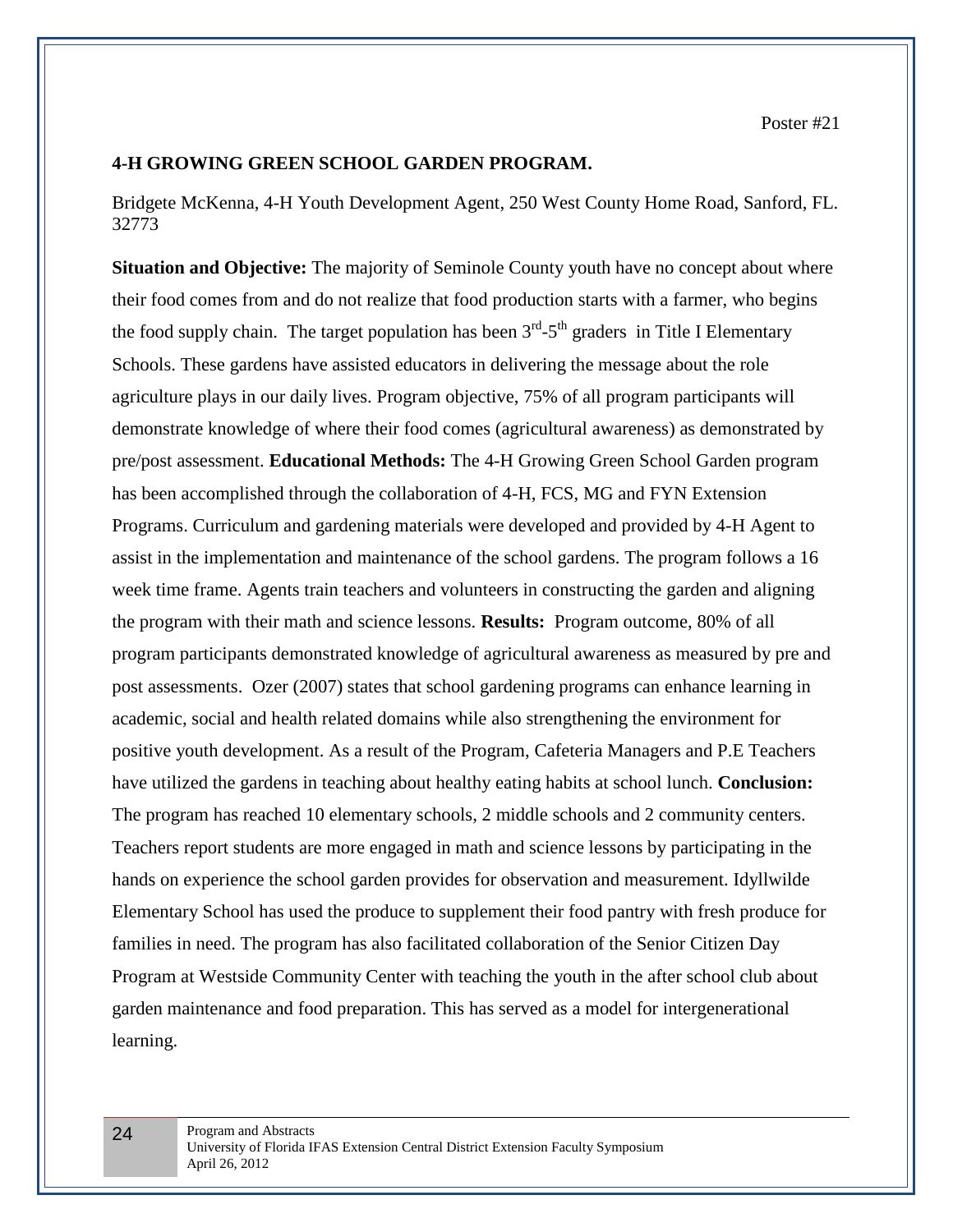#### **TRAINING LEADERS TO BE LEADERS- 4-H OFFICER TRAINING.**

#### R. Fautsch, UF/IFAS Marion County Extension 4-H Agent I, Ocala, FL

**Situation:** Marion County 4-H has 46 active clubs. This presents a great need to train club members in leadership roles. These positions would be: President, Vice President, Secretary, Treasurer, Reporter, and Historian. Observational data indicated that club members didn't understand multiple aspects of being an officer in a club. There was a need to train the members holding the positions listed prior not only in the responsibility of their position, but the responsibility of the other positions so they can be a successful team. **Objective**: Youth participants attending the Officer Training session will show knowledge gain in the areas of Parliamentary Procedure, the roles of their officer position, and the ability to create an agenda; as measured by a pre- and posttest. **Educational Methods:** One, four hour educational session was held. This session was open to all members in Marion County 4-H in an Officer position. The training consisted of: Team Building, Officer Position activity, proper seating arrangements for different types of meetings, Parliamentary Procedure, a Mock Meeting, and a guest speaker. The training was set up so that youth participants did not have to sit in one stationary position for more than 15 minutes, to promote engagement in the class. **Results:** The pre and post test were identical to show knowledge gain. Questions either asked for a listing of officer role responsibilities or to rate current knowledge on a scale of 1-5; one being no knowledge and five being excellent. Participants showed a gain of 1.52 points in the 1-5 scale in understanding the roles of their position, a 272% gain in knowledge in knowing Parliamentary Procedure; 45% gain in the ability to list three position responsibilities, and a gain of 1.9 on a 1-5 scale on the participant's ability to create an agenda. (n=27). **Conclusion:** Given the knowledge gained as evidence through the testing, through pre and post testing it is apparent that the training was a success. The future impacts of continuing this training, and maintaining these results will offer more efficient club meetings, and better foreknowledge of roles and responsibilities of youth in leadership offices in their clubs. Furthermore misunderstandings will be prevented, in officer elections will be more productive leading to better prepared and confident leaders.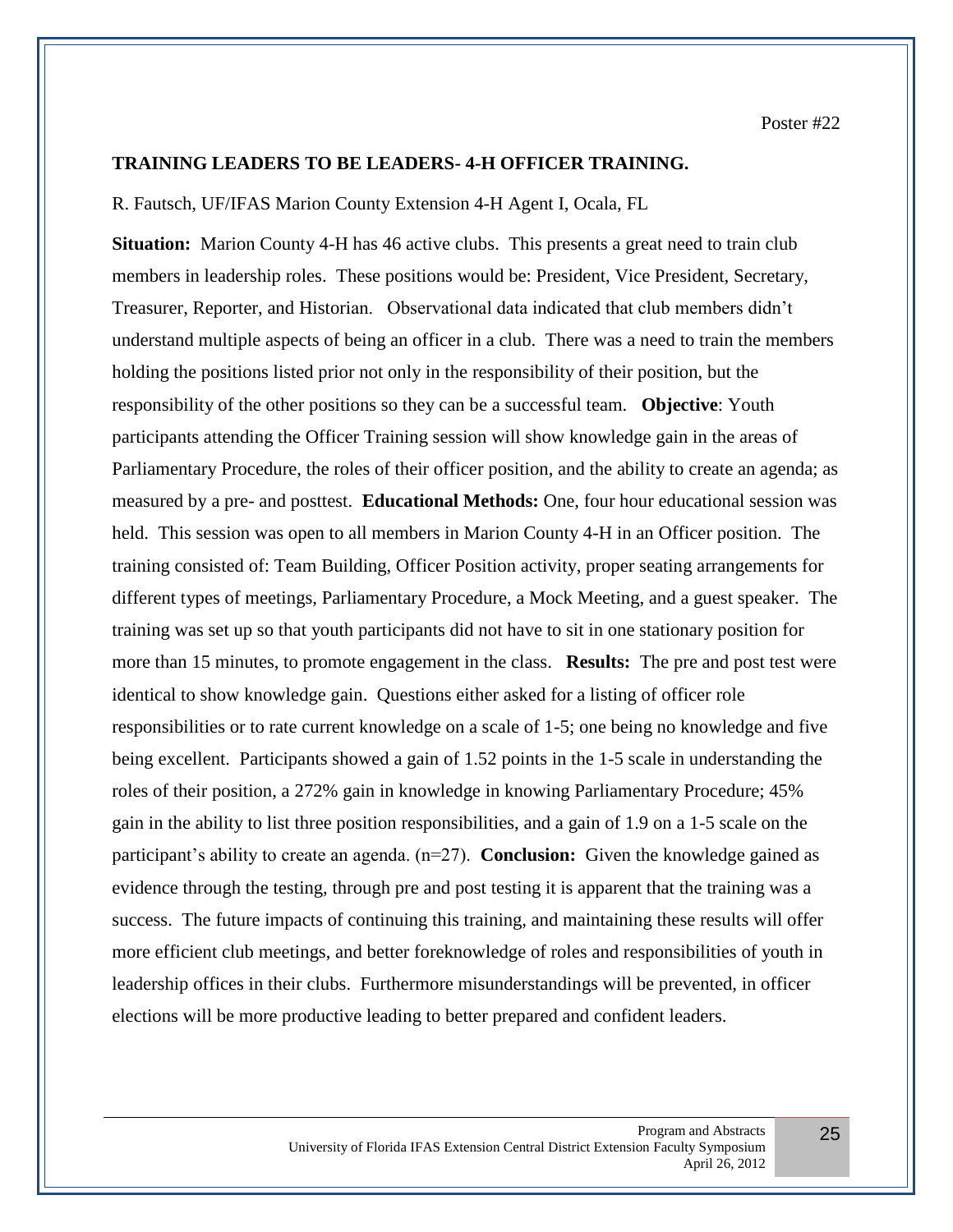#### **4-H RECOGNITION PROGRAM PROVIDES SUMMER CAMP SCHOLARSHIPS.**

G. Sachs, UF/IFAS St. Johns County Extension, St. Augustine, FL.

**Situation:** The number of youth, ages 5-18, in St. Johns County has increased from 25,000 in 2000 to over 34,000 in 2010 according to the U.S. Census Bureau. This increased number of youth to the area also increases the need for quality youth programing of which the St. Johns County 4-H Program has aimed to achieve through the development and maintenance of 4-H Project/Community Clubs, 4-H in the Classroom Projects, Community Interest Projects and Summer Camps. During the summer months, when school is not in session and 4-H Clubs take a break, St. Johns County 4-H summer day and residential camps fill an important gap for constructive and educational youth activities. For some families, these beneficial summer opportunities may not be feasible because of camp costs. **Methods:** Since 2006, the St. Johns County 4-H Clover Awards have been implemented as part of the 4-H county recognition program. These Clover Awards require 4-H youth to complete and submit an awards application that documents their 4-H participation and project work each year. Awards tied to this recognition program, are rewarded with summer camp scholarship monies that allow youth the opportunity to attend 4-H summer camps of their choice using the monies they have been awarded. Each summer, 14 to 17 different 4-H summer camps have been planned and conducted by Extension faculty and volunteers. Finances to sustain this youth recognition program are acquired through annual fundraising efforts by 4-H faculty, staff, volunteers, and families. **Results:** Since 2006, an annual average of 68 youth have been awarded camp scholarships totaling an average of \$4,046.00 each year. **Conclusion:** The primary impact of this program has proven to be the financial benefit to parents of the 4-H youth who are willing to fulfill the recognition awards application requirements. In addition, this process is another way for youth to apply and master the life skills of record keeping, time management and organization that will continue to benefit them.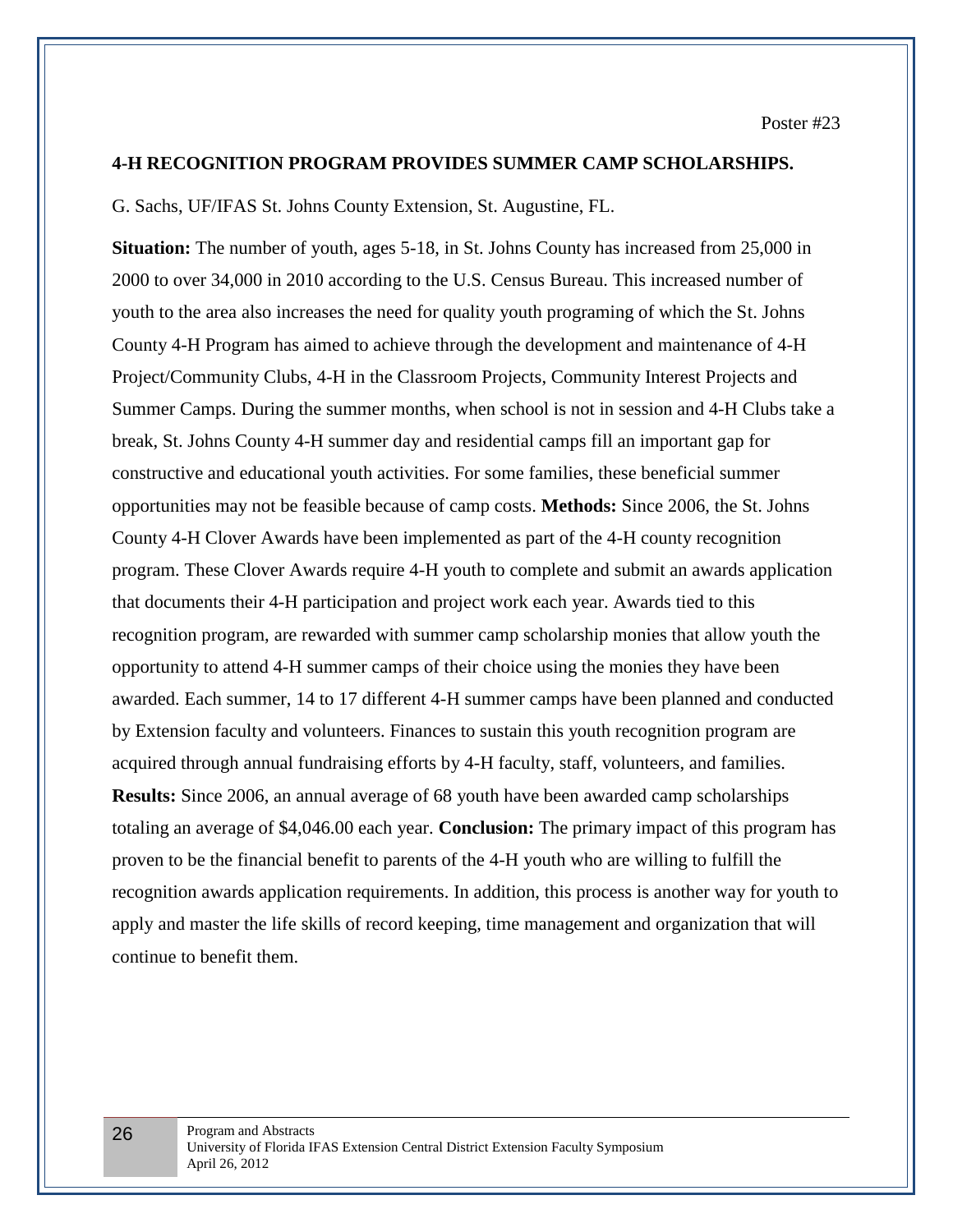#### **THE RECIPE FOR DIVERSITY.**

L. Cash and J. Taufer, UF/IFAS Volusia County Extension, DeLand, FL.

**Situation:** National 4-H has identified Healthy Lifestyles as a primary initiative. According to the Florida Department of Health, 10.5% of teenagers in Volusia County are obese. The newly released *Facts and Impacts about Florida 4-H* states that 75.35% of youth in 4-H are white. The Volusia County Extension office is committed to reaching diverse audiences and addressing obesity. **Methods:** The 4-H Extension Agent and the Family and Consumer Science Extension Agent presented monthly cooking classes to middle and high school age African American females at the Alonzo "Babe" James Community Center in New Smyrna Beach. Teenagers followed recipes to cook and sample healthy snacks and meals. Ingredients that most of the participants had never tasted were part of each session. Lessons followed the key messages of the 2010 Dietary Guidelines for Americans and included the *Xtreme Cuisine*, National and Florida 4-H curriculum. The agents also provided programs to the Stewart-Marchman-Act Residential Adolescent Program for youth with drug problems. R**esults:** The results are threefold: (1) non-traditional youth are exposed to 4-H; (2) the participants are developing life skills by learning to prepare their own food; and (3) the youth are more aware of portion sizes, food labels and the nutritional value of food groups. Seven programs were presented with 26 participants. Post-tests show 86% (19 of 22) of participants increased knowledge of the 2010 Dietary Guidelines for Americans. 100% of 26 participants demonstrated knowledge gained in following recipes, cooking skills and food safety. **Conclusion:** Food is a bridge between people – a way to teach and to model behavior. The youth showed a marked preference for the healthy foods they prepared themselves and are developing confidence in their choices. This program also gives a sense of empowerment to economically disadvantaged youth.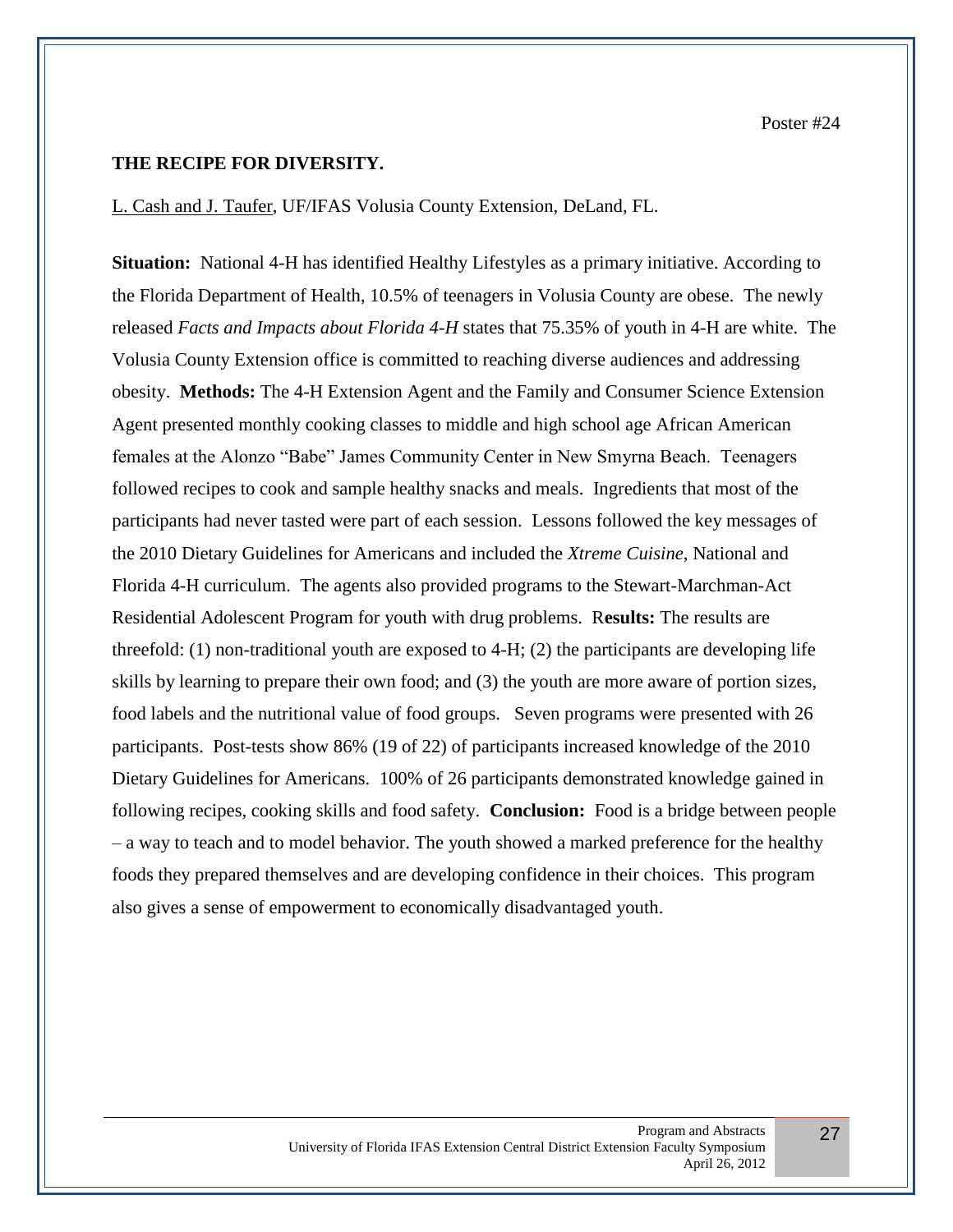Poster #25

## **USING A CASH MOB AS AN INEXPENSIVE FARMERS MARKET MARKETING TECHNIQUE.**

#### S. Kelly, UF/IFAS Sumter County Extension, Bushnell, FL.

**Situation:** In 2011 7,175 farmers markets were in the United States. This is an increase of 17% over the previous year according to the USDA Agricultural Marketing Service. One of the challenges of a typical farmers market is the lack of funding for marketing purposes. Marketing is essential to the success of a farmers market because the vendors are dependent on the market organizer to help bring customers to the market. One of the most recent techniques used to "create buzz" at local businesses including farmers markets, is holding a Cash Mob. **Methods:** The UF/IFAS Sumter County Extension Office partnered with the Sumter County Chamber of Commerce to "mob" the Wildwood Growers' Market. The Chamber was enlisted because of the large list of business people and companies involved and their interest in supporting local business. The date was selected for the event and the Chamber Director developed a promotional video, which was placed on the Chamber You Tube site. Both the Chamber and Extension Twitter and Facebook accounts were used for the promotion. The rules of a cash mob are 1) to invite as many people as possible through social media and other sources, 2) to meet at a local business at a specific time and 3)while there, each person spend at least \$20 with the vendors of the Growers' Market. To further spread the economic impact local restaurants offered coupons for post-mob lunches. **Results:** The Wildwood Growers' Market vendors had one of their best sales days, and many new customers were drawn to the market. Sales were also boosted in several of the local restaurants. **Conclusion:** A Cash Mob is an effective and inexpensive tool to increase awareness of a local business.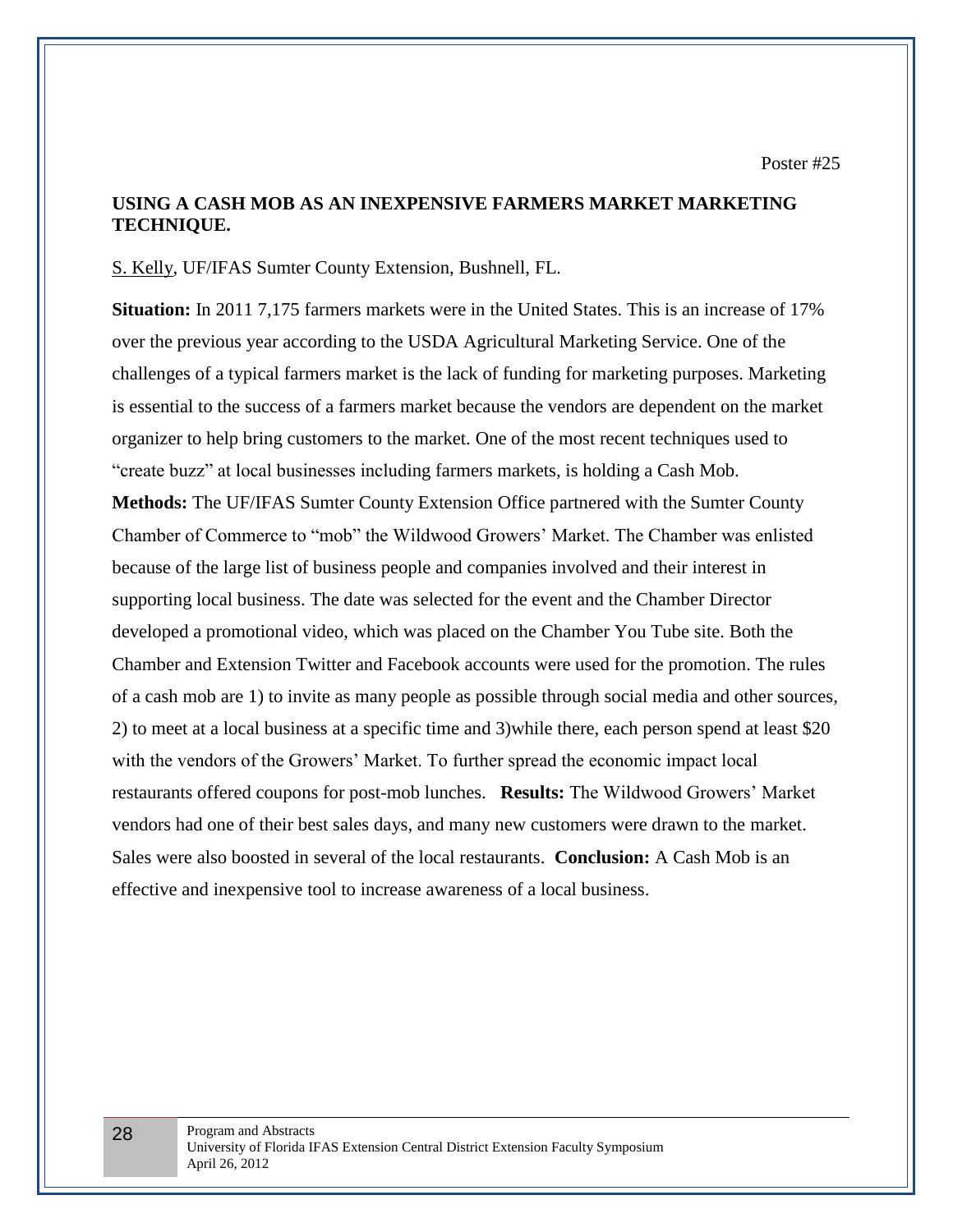Poster #26

# **DEMONSTRATION GARDEN DAYS – HANDS ON TRAINING FOR DEMONSTRATION GARDEN VOLUNTEERS**.

B. Moffis, UF/IFAS Sumter County Extension, Bushnell, FL and L. Singleton, UF/IFAS Sumter County Extension, The Villages, FL

**Situation:** Previous to the implementation of this creative educational method, the UF/IFAS Sumter County Extension Florida-Friendly Garden averaged three Master Gardener volunteers per month for garden maintenance duties. These Master Gardeners were not always directed and improper maintenance practices were occasionally a problem. **Methods:** To address these problems, *Demonstration Garden Days* were developed to serve as hands on teaching events offered once a month for Master Gardener volunteers. The instructor typically gives an hour "in garden" lecture at the beginning of each class addressing the topics that need to be performed in the demonstration garden. The lecture is supplemented by two hours of hands on work performed by Master Gardener participants and observed by the instructor. Horticulture Extension Agents and Master Gardeners with special expertise serve as the instructors for this educational method. **Results:** *Demonstration Garden Days* increased volunteer participation in the Florida-Friendly Demonstration Garden by 57%. Proper maintenance practices have also been observed. An informal survey was conducted after four teaching events. Participants reported knowledge gain and adoption of principles such as pruning roses correctly, transplanting trees and shrubs, and pruning trees properly for strength and structure. **Conclusion:** *Demonstration Garden Days* is a successful educational method and will be continued in order to encourage volunteer participation and correct maintenance practices in the Florida-Friendly Demonstration Garden and in participant's home landscapes.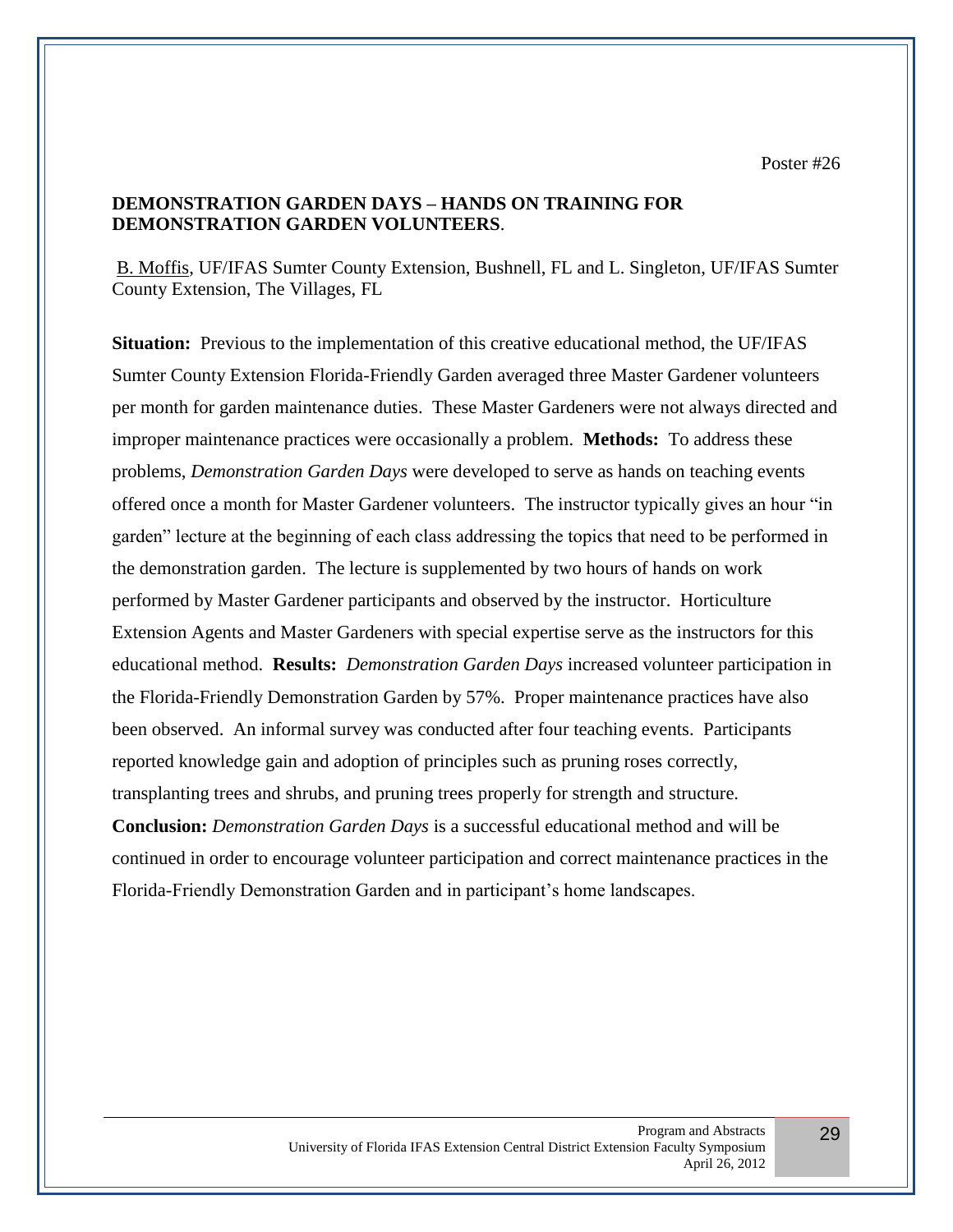#### **A COMMUNITY GARDEN THAT'S BRINGING PEOPLE TOGETHER.**

B. Jeansonne, Commercial Horticulture Agent I., Volusia County

**Situation/Problem Statement**: At University High School in Orange City, students lacked knowledge of vegetable production techniques and marketing. The school greenhouse program was inactive and the greenhouse was not in use. **Objective:** By increasing the student's knowledge of producing vegetables, the students will be able to adopt a greenhouse vegetable production and marketing program for an on-going class project. **Education** 

**Methods/Procedure/Approach:** 142 high school students participated in this program. Through approval and assistance of the Plant Biotechnology instructor, a series of three – 1 hour classroom lectures on vegetable production was instructed to five separate classes. Students were instructed on topics of vegetable and media selections, planting, fertilization, irrigation, disease control and marketing of vegetables. A series of three – 1 hour hands-on greenhouse vegetable production work-shops to five separate classes were also delivered. Through hands-on instruction and application, each of the students participated in planting, labeling, watering, fertilization, irrigation and disease control. **Results:** The program resulted in 1704 teaching contact hours (n=142). Over 4,000 vegetable plants were produced in the greenhouse. The students partnered with the Chisholm Center Community Garden in DeLand. This outreach project included donations of approximately 340 vegetable plants. **Conclusion:** Prior to this horticulture program, the University High School greenhouse program was inactive. The students have now enhanced the program by organizing two committees, a production and marketing committee. Through a plant sale, the students are currently selling the vegetable plants to support the greenhouse program. The program is now expanding to include seasonal color (i.e. annual) production for sell.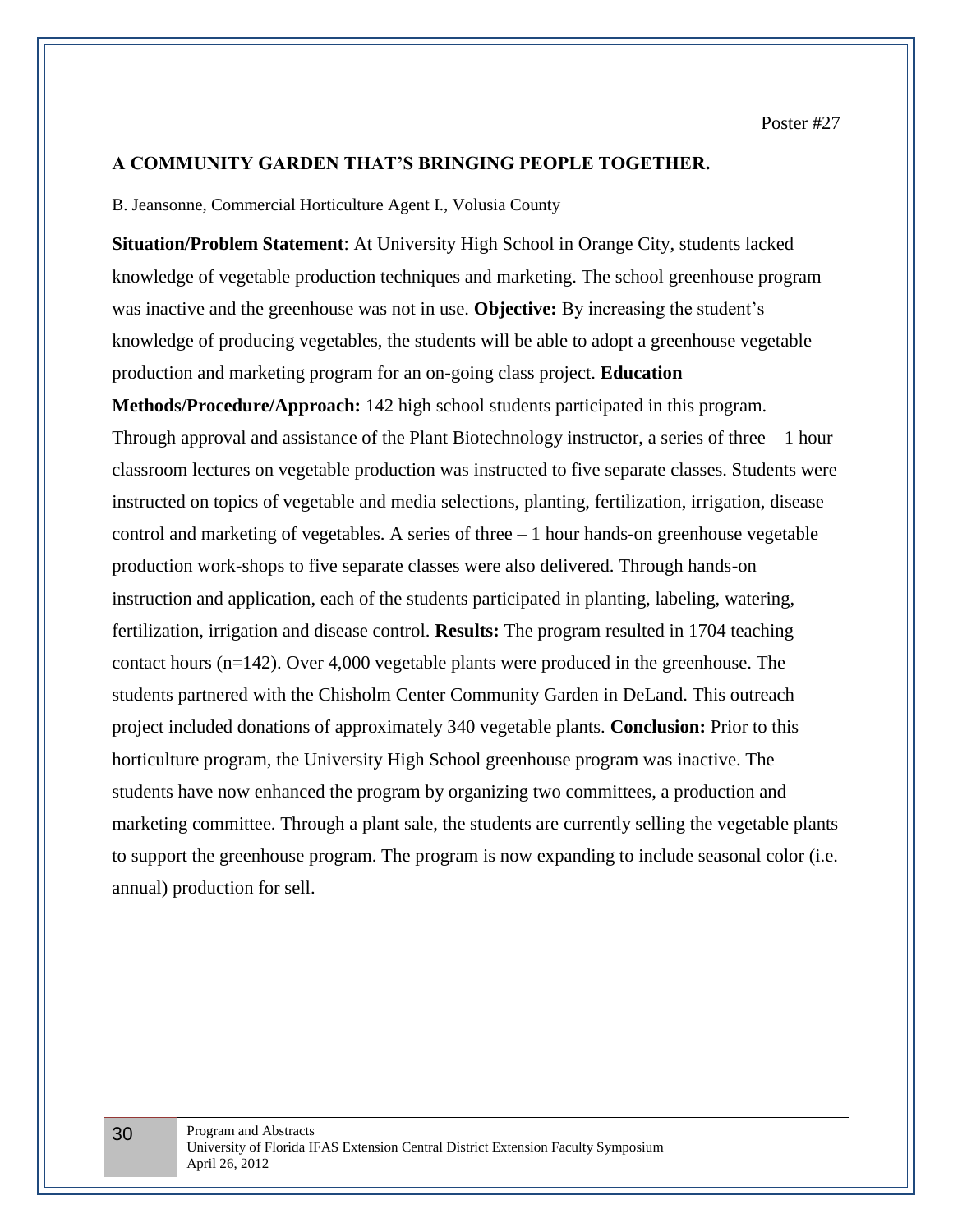# **HYDROPOINCS AT HOME: GROWING FRUITS AND VEGETABLES WHEN AND WHERE YOU THOUGHT YOU COULDN'T!**

J. Sewards, UF/IFAS Putnam County Extension, East Palatka, FL

**Situation:** Many homeowners want to grow vegetables at home but face a variety of challenges. Some deal with difficult-to-manage urban soils, lack space or face prohibitions, placed upon them by homeowner associations, that don't allow vegetable gardens. Water restrictions often preclude people from growing vegetables using traditional methods. Homeowners who want to grow at least some fresh fruits and vegetables are soon put off by the amount of time, effort and money it takes to be successful. Hydroponics is defined as "the cultivation of plants in a nutrient liquid with or without a supporting medium." Since hydroponic growing doesn't rely on soil conditions, uses a variety of shapes and sizes of containers and doesn't take a lot of space, the only limiting factors are sunlight water quality. Homeowners can successfully grow a variety of crops at home and become more sustainable in doing so. **Methods:** A variety of high and low tech demonstration systems have been incorporated into the "Edible Landscape" project at the UF, IFAS Partnership for Water, Agriculture and Community Sustainability at Hastings and at the Putnam County Extension Office. These effective displays show visitors of how easy, efficient, inexpensive and productive hydroponic growing systems can be. Additionally, Putnam County 4-H and county elementary schools have begun teaching children about growing vegetables, hydroponically, in coffee cans. **Results:** To date, two county elementary schools, 26, 4-H students (and their parents), 11 Master Gardeners and 14 attendees of two hydroponic workshops have created their own hydroponic growing systems. **Conclusion:** Interest in hydroponics is growing in Putnam County. People are learning that it doesn't have to be a complicated, expensive undertaking and that even the most challenged gardener can be successful.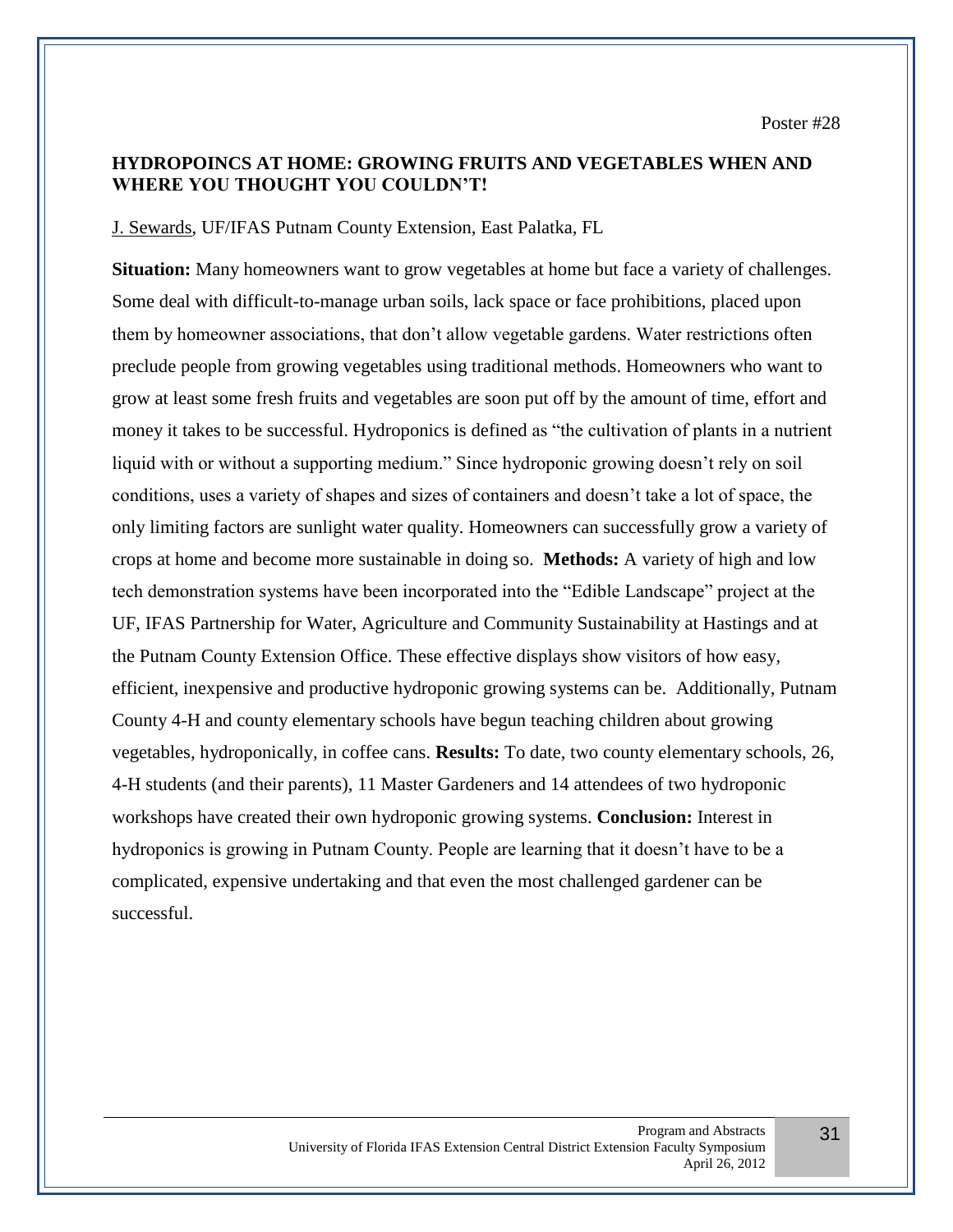#### **DEVELOPING A MASTER GARDENER PROGRAM RISK MANAGEMENT PLAN.**

N. Samuel, UF/IFAS Marion County Extension, Ocala, FL. S. Brown, G. Flecker, & M. Maskolunas, University of Florida

**Situation:** UF/IFAS Marion County Master Gardeners (MG) is a registered 501©3 organization with 130 members that participate in numerous activities on a daily basis with varying levels of associated risks. These activities include but are not limited to: volunteering in the plant clinic, propagation, demonstration gardens, plant sales, and operating small machinery or county vehicles. A review of local county MG programs, Florida and other State Master Gardener websites revealed the extent of a risk management plan was a policy on worker's compensation and MGs taking due diligence in the information provided to the public.The purpose for developing the Risk Management Plan was to examine the risks related to the activities conducted and how they can be mitigated to create a safe environment for MGs and the public. **Methods:** A four hour focus group session was conducted with five MGs and facilitated by the MG Coordinator. The facilitator made a presentation to the group on the purpose of the session and outlined the procedure for developing the plan. Further input was received from Marion County and University of Florida Risk Management Departments. **Results:** All possible risks were identified under board governance, operations and administration. Each risk was examined based on scope, nature, stakeholders involved, and quantification. Risks were placed in a risk impact probability chart with risk treatment and control mechanisms, potential action for improvement, strategies and policies to mitigate risks were developed. The plan was presented to the MG Board and membership for approval and adoption. Measures taken to mitigate risks included: new money counting policy, refrigerator in propagation designated for food items only, and regular safety checks of all work areas. **Conclusion:** A MG Risk Management plan creates a safe working environment for volunteers and the public and reduces liability for the nonprofit and supporting organizations.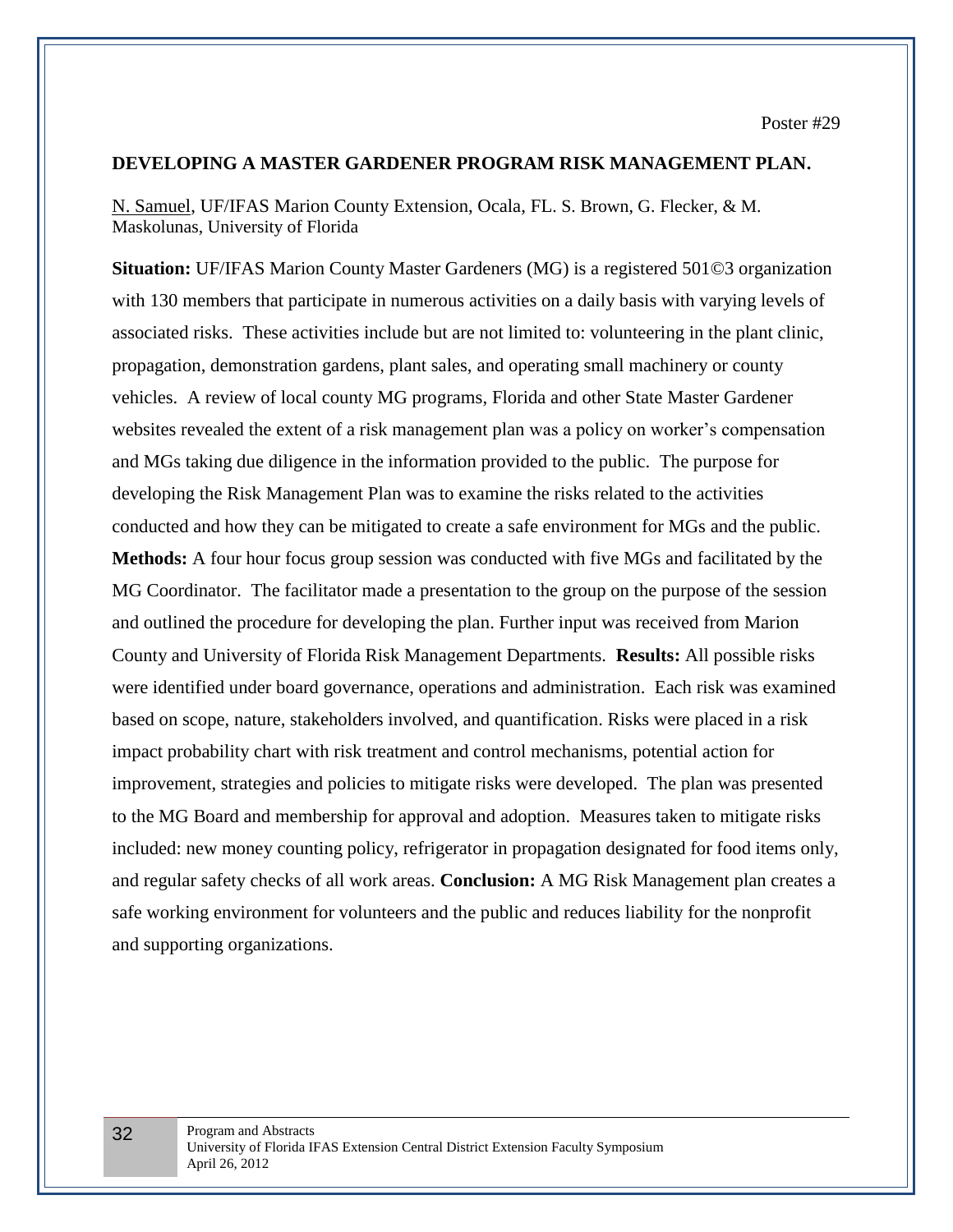# **THE EDUCATIONAL AND ECONOMIC IMPACT OF THE ANNUAL FLORIDA WILDFLOWER AND GARDEN FESTIVAL.**

D. Griffis, UF/IFAS Volusia County Extension, DeLand, FL.

**Situation:** The UF/IFAS Volusia County Extension office was looking for a way to promote eco-tourism and offer an alternative crop for area growers. After attending the National Extension Tourism Conference, this agent met with the West Volusia Tourism and Advertising Authority, the River of Lakes Heritage Corridor and the DeLand Mainstreet Association, to discuss the idea of a wildflower festival. Now six years later, thousands of people have been educated on the importance of growing wildflowers, and have purchased and planted wildflowers. **Methods:** The festival conducts five, forty-five minute educational programs, five one hour demonstrations and has in the past offered off site field trips. An average of 65 vendors participated in the annual festival. **Results:** Pre-post test **s**urvey results of program participants indicated 91% (N=291) increased their knowledge of landscape practices and 98% (N-291) would share this knowledge with others. The Mainstreet DeLand Association estimated total economic impact of the 2012 6<sup>th</sup> Annual Florida Wildflower and Garden Festival to the city of DeLand was \$142,000. Downtown businesses were surveyed and showed a minimum of 30% increase in business the day of the festival. Some restaurants even ran out of food. **Conclusions:**  The Annual Florida Wildflower and Garden Festival has become a fixture in downtown DeLand. Festival attendees learned the benefits of planting wildflowers and Florida Friendly Landscapes, while growers and vendors were provided a venue to promote and sell their products and the shops and restaurants' of downtown DeLand also benefit from having over 10,000 people downtown. The festival was also recognized and received the Secretary of State's Award for Outstanding Special Event.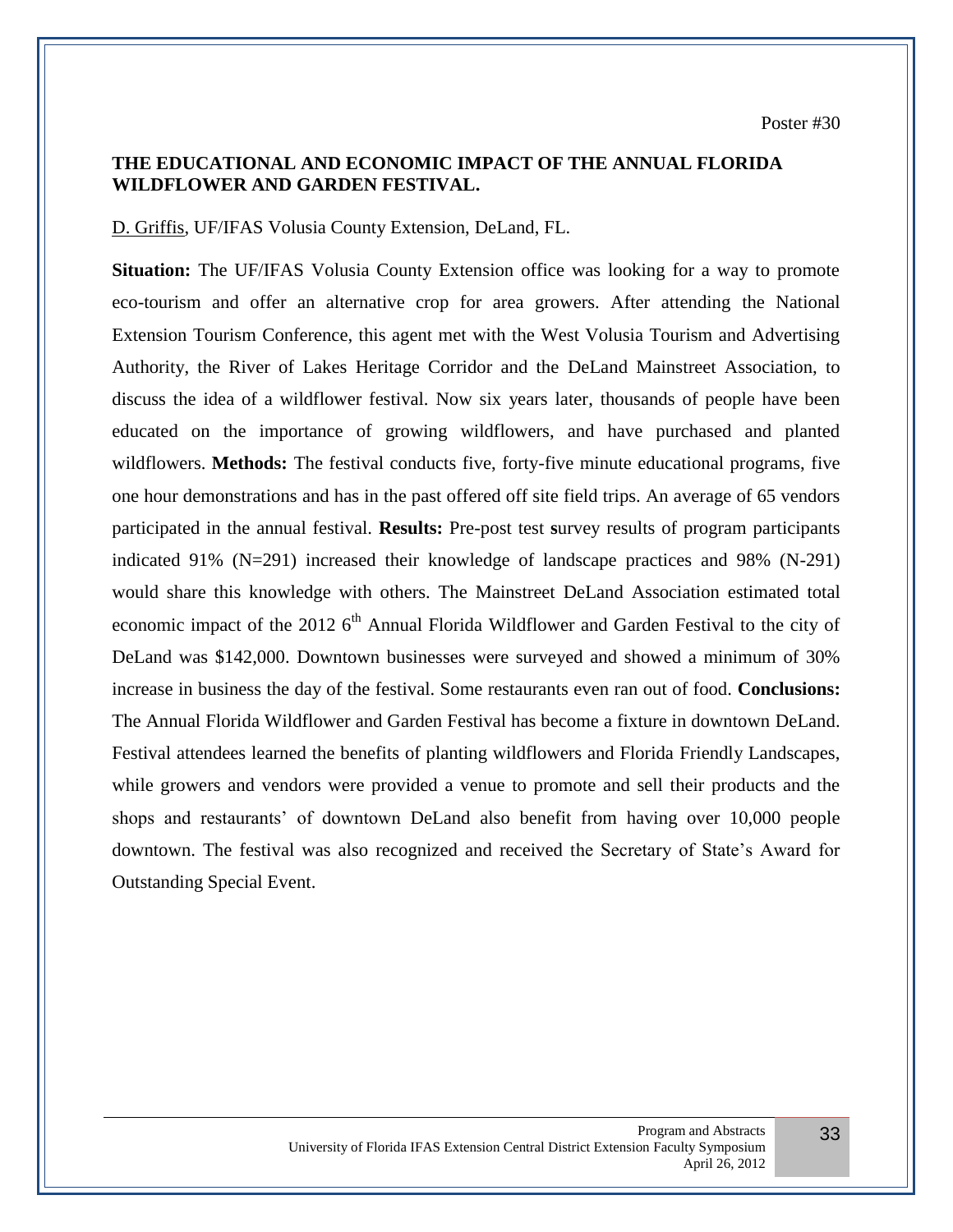Poster #31

#### **GARDEN EXPLORERS 4-H CAMP**.

C. White, L. Duncan, L. Felter, D. Mudge, T. Pehlke, A. Peterson, J. Ramos, R. Tyson, UF/IFAS Orange County Extension, Orlando, FL.

**Situation:** Youth today spend lots of time indoors watching television, playing video games or on the computer. Opportunities to be outside in nature may be rare. The sedentary life style can cause children to become overweight and even obese. The Orange County Extension team decided to create a youth camp where participants were introduced to the world of gardening and healthy eating choices. **Methods:** This was the second year that the horticulture team offered the Garden Explorers 4-H Camp to 28 participants. The camp was a 5 day program held from 8:30 am to 12:30 pm and was a team effort involving the 4-H, Family and Consumer Sciences, Horticulture and Agriculture agents. Each agent was responsible for a 90 minute session. Youth received various lessons on horticulture, entomology and wildlife. Sessions included hands-on gardening experiences. To help facilitate the program, master gardener and youth volunteers served as group leaders. Each camper received a resource notebook as well as many plants and projects to take home. On the last day, there was a field trip to the Gaylord Palms Resort to study Florida habitats. **Results:** An email survey was sent to the parents of the Garden Explorers camp participants with a 52% (N=23) return. 83% of the parents said that their child increased their knowledge and was willing to try new foods. 91% said that their child spent more time gardening since camp. In addition, 91% said that their child shared what they learned at the camp with their family and 100% of the parents surveyed felt that their child had become more aware of the environment. **Conclusion:** Today's youth will become tomorrow's environmental stewards. By participating in gardening experiences and being exposed to nutritious snacks, youth may make lifelong choices to spend more time outdoors and eat healthier foods.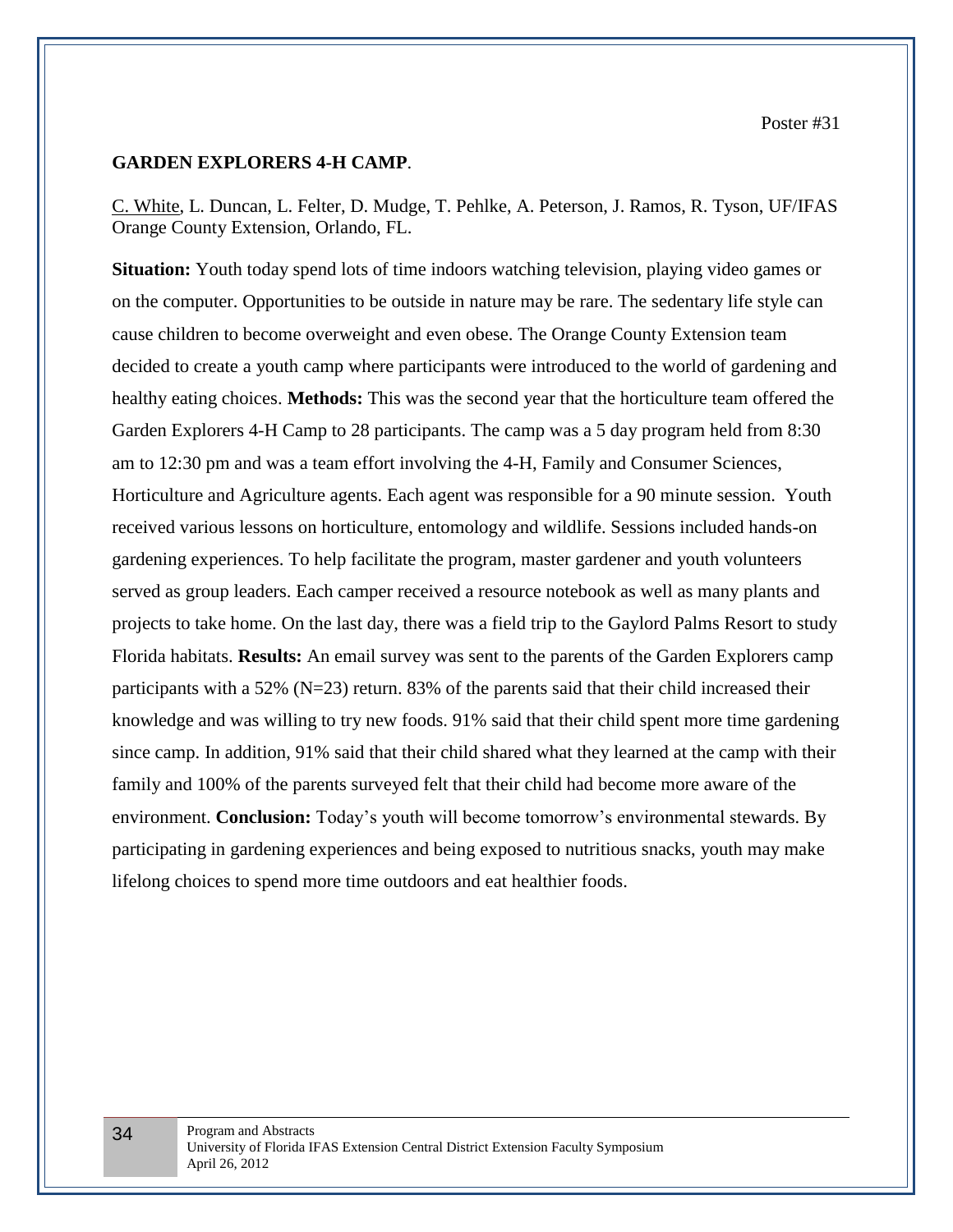## **INTRODUCING POMEGRANATES TO THE DOORYARD.**

K. Stauderman, UF/IFAS Volusia County Extension, DeLand, FL and W. Castle, UF/IFAS Citrus Research and Education Center, Lake Alfred, FL.

**Situation:** Recent record breaking freezes and citrus disease outbreaks have resulted in loss of dooryard fruit trees including citrus trees in Volusia County landscapes. This diversity of tree loss stemmed an increased interest from individuals looking for alternative Florida-friendly plants to meet the demand of edible fruit trees in their landscape. **Methods:** The University of Florida research and extension team responded by providing educational opportunities to Volusia county homeowners, master gardeners and residents in commercial-scale operations on the establishment of pomegranates as an ornamental tree and/or edible fruit in the dooryard. Individuals were offered educational opportunities through news articles, newsletters, seminars, a public broadcasted television program, radio interviews and a fact sheet on basic establishment of pomegranates. In addition, the educational programs highlighted the aesthetic flower appeal, health benefits and the diversity in growth habit of pomegranates.

A total of 400 trees of 30 pomegranate varieties were made available for sale exclusively to Volusia County residents through a cooperative arrangement between the authors. The plants were produced at the UF-IFAS Citrus Research and Education Center in Lake Alfred, FL as part of an on-going project by W. Castle, professor emeritus, to evaluate pomegranate potential in Florida. **Results:** The planting locations in either the dooryard or a commercial site of the 400 pomegranate trees sold from the program were recorded on a Volusia County map. Advertising the Volusia County pomegranates program occurred quickly by word of mouth and the media resulting in all of the 400 trees having been sold with future orders exceeding 125 trees. The proceeds of the tree sale provided funds to purchase horticultural supplies for the county 4-H Horticultural youth program. Evaluation data through show of hands showed that  $98\%$  (n=85) participants increased knowledge relating to the establishment of Pomegranate trees. **Conclusion:** After three months a total of 399 trees planted reflect the growing popularity of pomegranates to Volusia County dooryards. This program sparked the need for further production by two nurseries in the central Florida area to meet the demand.